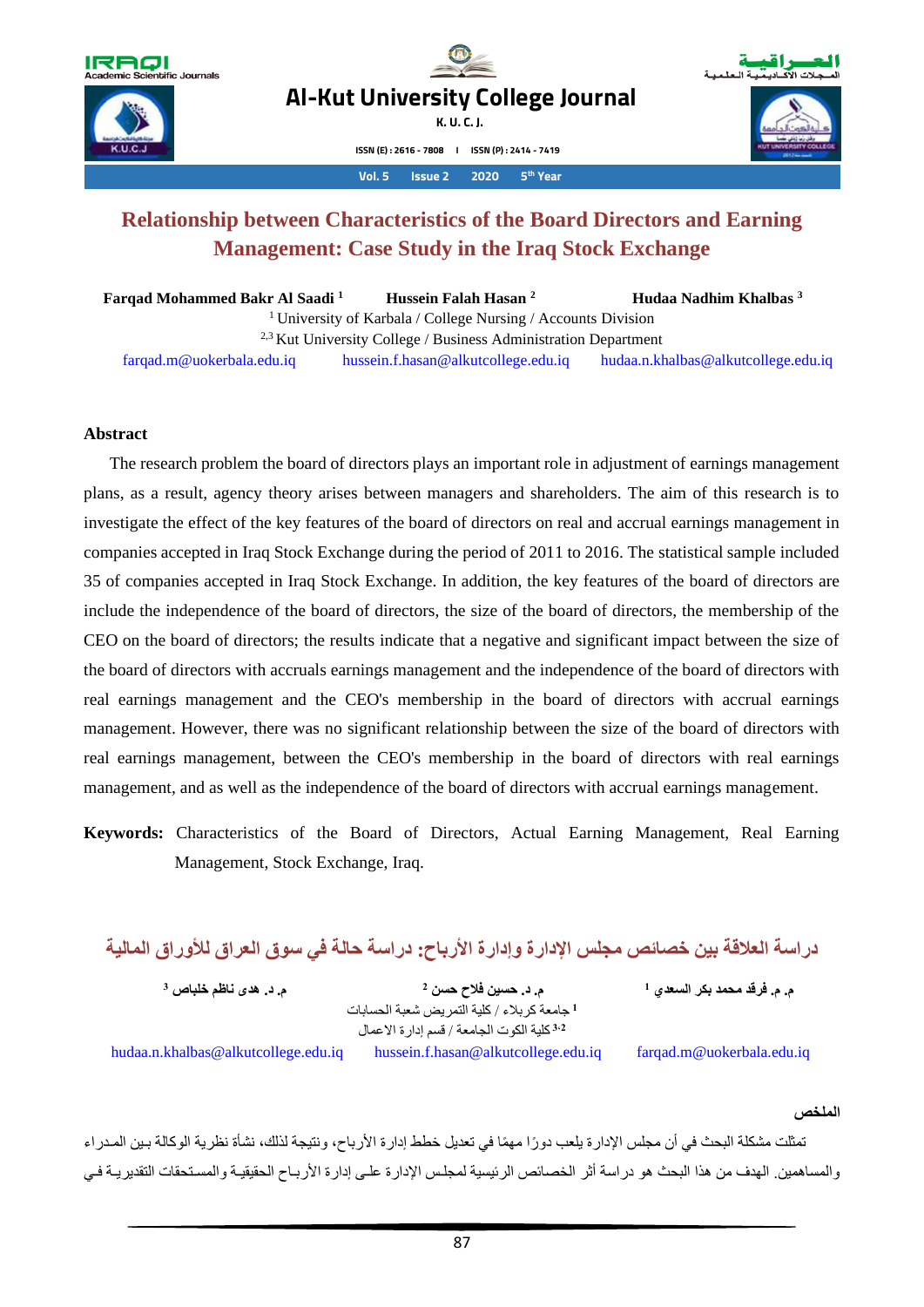الشركات المدرجة في سوق العراق للأوراق المالية خلال الفترة من 2011 إلى 2016. شملت عينة الدراسة 35 شركة مدرجة في سوق العراق للأوراق المالية. بالإضافة إلى ذلك، فإن الخصائص الرئيسية لمجلس الإدارة تشمل استقلالية مجلس الإدارة، وحجـم مجلس الإدار ة، و عضـوية المدير التنفيذي في مجلس الإدارة؛ أظهرت النتائج إلى وجود تأثير سلبي ومهم بين حجم مجلس الإدارة مـع إدارة أربـاح المستحقات واستقلالية مجلس الإدارة مع إدارة الأرباح الحقيقية وعضوية المدير التنفيذي في مجلس الإدارة مع إدارة أرباح المستحقات. ومع ذلك، لم تكن هنـاك علاقـة ذات دلالة إحصائية بين حجم مجلس الإدارة وإدارة الأرباح الحقيقية، وبين عضوية المدير التنفيذي في مجلس الإدارة مع إدارة الأرباح الحقيقية، وكذلك استقلالية مجلس الإدار ة مع إدار ة أر باح المستحقات.

ا**لكلمات المفتاحية:** الخصائص الرئيسية لمجلس الإدارة، إدارة الأرباح الحقيقية، إدارة أرباح المستحقات التقديرية، سوق العراق للأوراق المالية<sub>.</sub>

### **Introduction**

Company's board of directors is important as a guiding organ that plays the role of caring of and supervising the executive directors' activities in order to keep the stockholders' ownership interests. From the agency theory point of view, presence of non-executive independent directors in companies' boards of directors and their regulatory function as independent individuals helps decreasing the conflict of the existing interests between stockholders and directors. However, it must be noted that executive directors of the company plan an important role in creating a proper combination of executive and non-executive directors among the members of the board of directors. Existence of such a combination of major elements of a board of directors is considered functional and efficient: while executive directors offer valuable data about company's activity, non-executive directors judge those other directors from an unprofessional and impartial point of view. Thus, being professional and independent and also holding the necessary legal power, is regarded as a potential highpowered corporate governance mechanism (Talebnia & Taftian, 2010) [1]. Matsuura (2008) [2] and Sanjaya and Saragih (2012) [3] stated accrual earnings management and actual earnings

management to be the commonest methods of earnings management. Sanjaya and Saragih (2012) [3] explained in a research that the actual earnings management usually happens during the current period and culminates in the loss increase to the company. In order to avoid any loss, directors will manage the earnings through discretionary accruals. It is expected that directors' decisions to manipulate the actual activities during the period will be effective on accrual earnings management at the end of the period. Affecting the company's cash flow, the actual earnings management imposes some limitations and responsibilities for the managers. The directors seem to consider the manipulations exerted on the actual activities for deciding for accruals management and employ a mixture of these kinds of earnings management (Ansari et al, 2014) [4]. Therefore, in this research, we will survey the relationship between the features of the board of directors and those of the actual and accrual earnings management in the firms listed in stock exchange.

#### **Expressing the issue and clarifying the matter**

Reported earnings have an enormous and extent influence on all of commercial activities of a business enterprise and the act of deciding on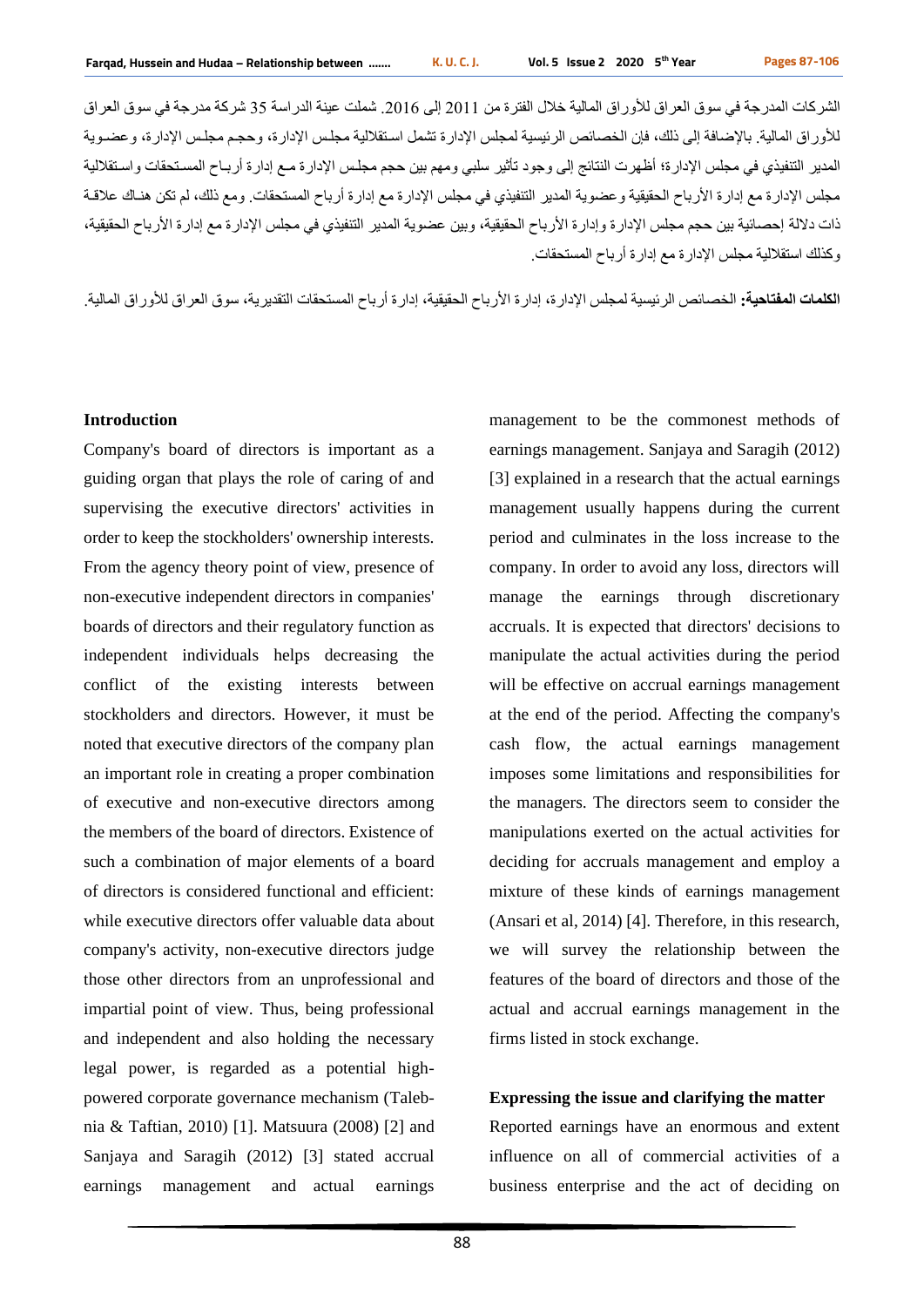financial matters by managers. The access to the financial analysts forecasts and fulfillment of the market's expectations is one of the most important matters which preoccupies directors during the financial period because declaring the reported earnings less than what has been expected causes decrease in company's stocks value and also threatens directors' positions. However, fulfillment of market's expectations is one of the factors affecting the directors and leading them to earnings management activities (Moqaddam, Bahar, 2007) [5]. By regarding the theory of conflict between directors and owners, business enterprises can possess essential incentive for earnings manipulation in order to maximize their wealth. It must be noted that the owners of business entities can also be incentives for managers in applying earnings management for their own benefits. In brief, the owners of business entities make effort to manipulate the accounting of earnings through application of various tools and methods so as to exhibit a desirable condition of the enterprise and a positive picture of the business enterprise's function (Mahmoud-zadebaqbani and Pour-qaffar-dastjerdi, 2015) [6].

Based on the general definition of Corporate Governance System that is considered to be a leading and controlling tool for companies, the position of board of directors becomes more important than ever as a leading organ that plays the role of caring and supervising on the activities of executive managers in order to look after the owners' interests. Thus, it seems that the key to success for a company depends on its being guided properly in a way that we can claim the secret of eternity of famous and creditable companies is their having effective and efficient boards of directors (Hassas Yegane, and Baqoumian, 2006) [7]. The Corporate Governance System along with the external and internal mechanisms conduces to the proper application of effective management, decrease in information asymmetry problems and developing the stockholders' trust. The companies' boards of directors are one of these mechanisms and have the key role in corporate governance (Lim, 2011) [8]. Therefore, the companies' boards of directors contain curbing the opportunistic earning manipulation (earnings management). That's why several different aspects of Corporate Governance System have been researched in its board of directors' matter (Yang et al, 2009) [9]. Efficacy rate can also be dependent on the composition of the board of directors. Today, one of the most important reasons of boards of directors' efficacy must be searched in their compositions and their attributed features including size, members' independence, the membership number of members in other teams, gender structures, the composition of board of directors, age average of the members and so on. The composition of the board of directors as a controlling tool in the company determines the board of directors' power. So, it's an important factor in explanation of members' abilities of accomplishing company's tasks and in helping the company's performance. Because while executive managers present valuable data about company's activity, non-executive managers judge mentioned managers' decisions from an unprofessional and impartial point of view. Thus, the board of directors being professional and independent and also having necessary power, is considered to be a potential potent mechanism of corporate governance (Dehdar and Qavi-andam, 2017) [10].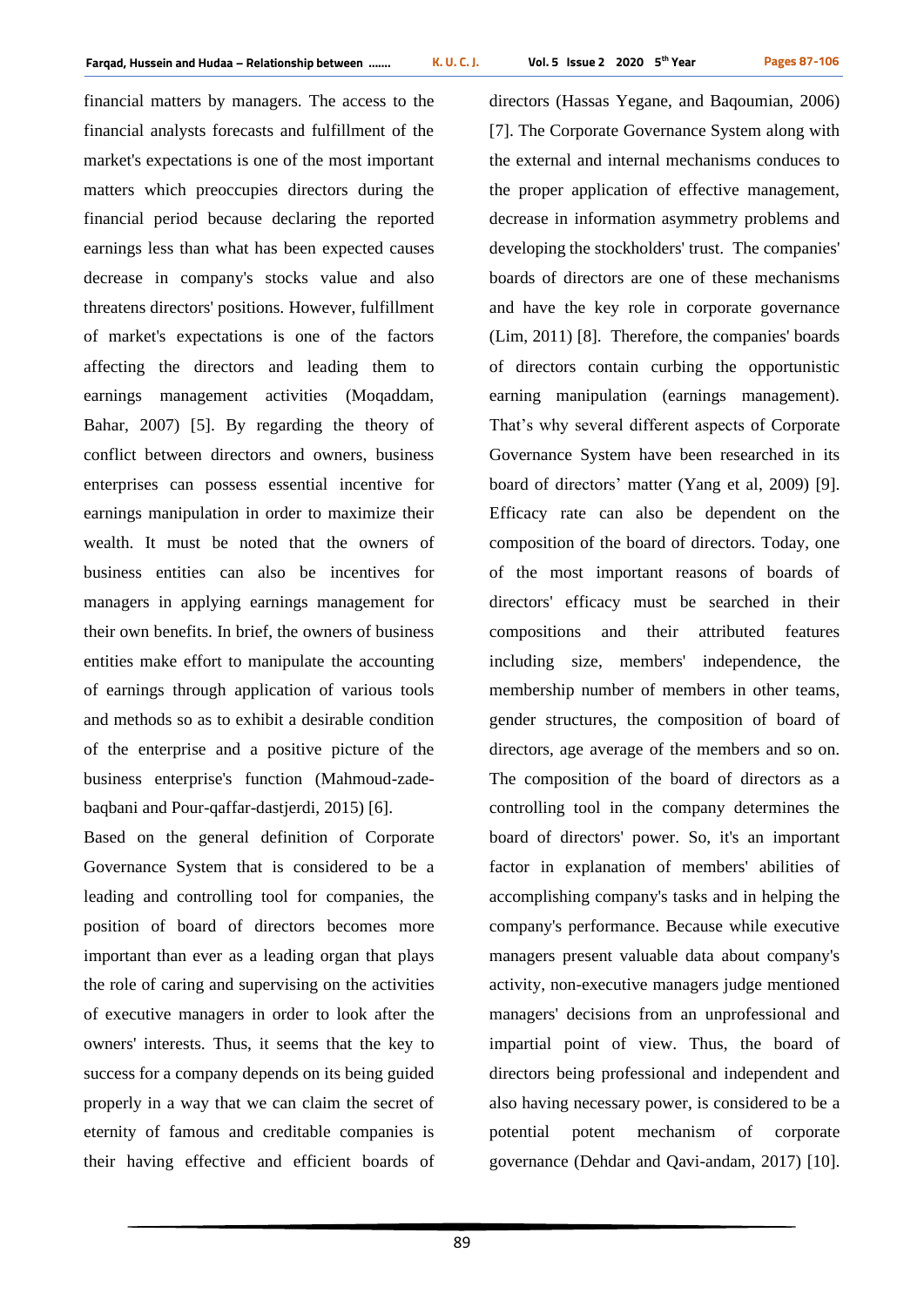According to what mentioned, in this research we are to answer the question that is there any relation between the board of directors' features, and real and accrual earnings management in companies accepted in Iraq Stock Exchange or not?

# **Theoretical foundations and hypothesis expansion**

Size of board of directors and earnings management (real and accrual)

By the size of board of directors, we mean the number of members and is an important factor in their efficacy. The analysis of literature review demonstrates that there are opposed attitudes about the relation of the size of a board of directors and its being efficient. From the delegation point of view, we can argue that a bigger board of directors is highly likely to be cautious about delegation problems, for a higher number of people will survey management tasks (Nicholson & Kiel, 2003) [11]. Considering that the main role of board of directors is supervising management, researches on the matter of size is studied only from supervision point of view. (Xie et al, 2003) [12] concluded that the higher number of board of directors is related to the lower level of earnings management. Although Beasley (1996) [13] found a positive relation between the size of board of directors and the probability of malversation, Abbot et al (2000) [14] didn't find any relationship between these two variables. Adams and Mehran (2005) [15] and Yermak (1996) [16] suggest that some companies require bigger boards of directors in order to experience more efficient supervision. Coulton et al (2001) [17] confirmed the assumption of negative relation between the size of board of directors and the probability of

opportunistic earnings management. Kouki et al (2011) [18], however, stated that there is a positive relation between the size of board of directors and earnings management. Aqayi et al (2010) [19] also didn't find a Significant relation between the size of board of directors and earnings management in companies accepted in Tehran Stock Exchange. The analysis of the review of literature in this matter indicates that different results have been observed in the relation between the size of board of directors and earnings management. Mollazade et al (2017) [20] studied the influence of the managing director's financial knowledge on earnings management in companies accepted in Tehran Stock Exchange. Results demonstrated that managing director's financial knowledge doesn't affect the earnings management of the company on the basis of discretionary accrual and actual items. On the other hand, there's no Significant difference in discretionary-accrual-based earnings management and real-activities-based management between companies having managing directors who possess financial knowledge and other companies.

Most of researches show that a small board of directors is easier to control in comparison with a big board of directors. Klein (2002) [21] and Peasnell et al (1998) [22] claim that a small board of directors in generally more effective and improves earnings management. These writers suggested that there's an inverse relation between the size of board of directors and earnings management. Prity (2014) [23] assessed the influence of the board of directors' features on earnings management through 12 Indian samples. They indicated a Significant, positive relation between earnings management and the size of

90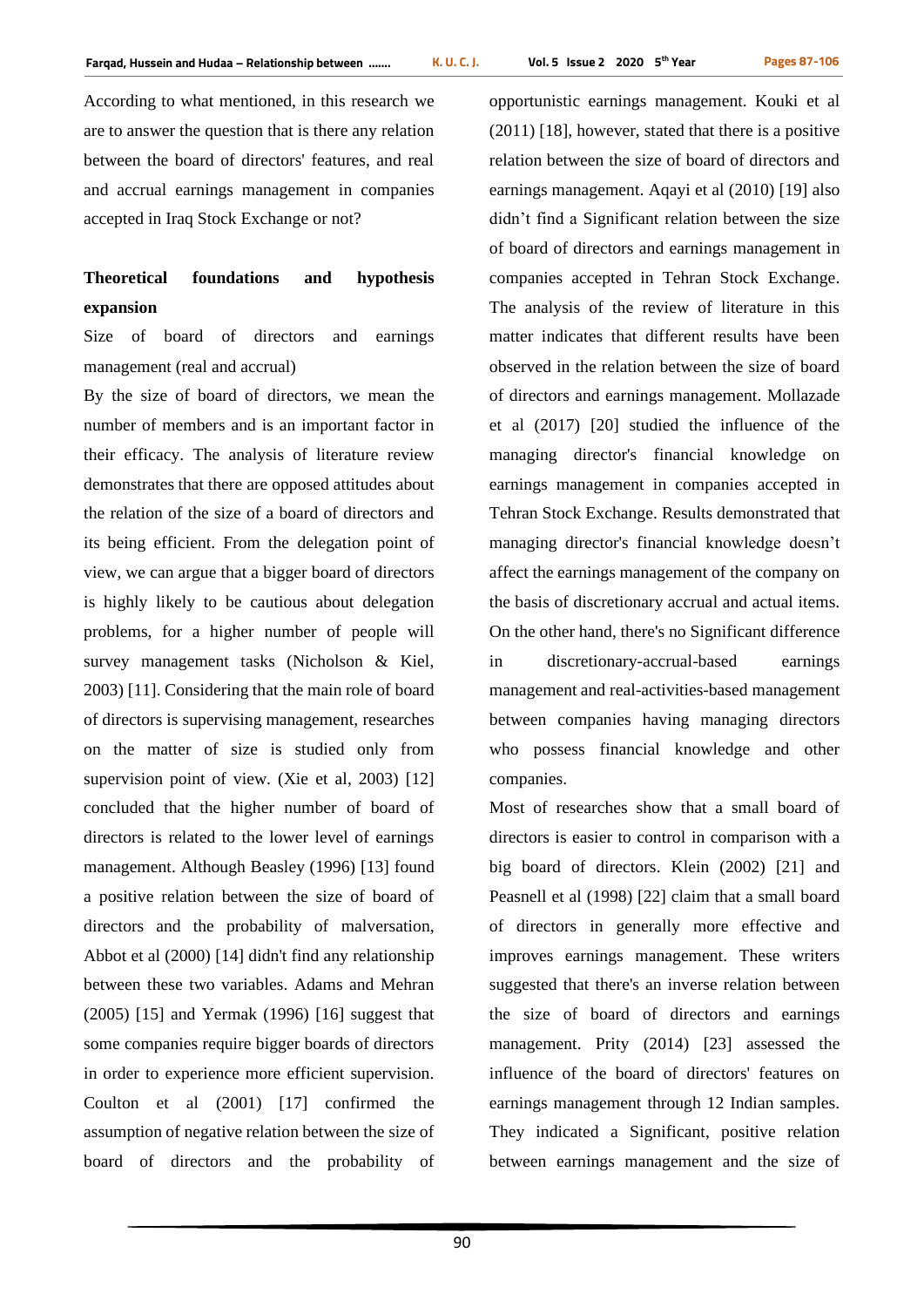board of directors, and stated that the more a board of directors is, the more likely the level of earnings management is to be increased. Gulzar (2011) [24] assessed the efficiency of the board of directors' features in decreasing the earnings management through Chinese samples, and came to this conclusion that there's a close relation between a small board of directors and a low level of earnings management. Cheng and Warfield argue that a small board of director is bigger than a small size, and also some writers found no relation between the size of the board of directors and earnings management. Mahmoud zade-baqbani and Dastjerdi (2015) [6] argue that there isn't any relation between the size and the independence of the board of directors and earnings management. Thus, the first hypothesis is defining as follows: First hypothesis: there is a Significant relation between the size of the board of directors and earnings management.

# **Membership of the managing director in the board of directors and earnings management (actual and accrual)**

According to investors' belief that the managers outside the board of directors (non-executive managers) are the observers of managers' acts and operations, and that their observations controls managers acts, it seems that the membership of the managing director in the board of directors will causes to a less strict control on his/her act and operation. The combination of managers outside the board of directors, separation of board of directors' and managing director's roles can also affect the board of directors' independence. Therefore, the role of boss can influence the board of directors' efficiency that ensures the corporate

governance. Jensen (1993) [25] describes the board of directors operation as follows:" holding the meetings f the board of directors. Supervision on the hiring procedure, firing, assessing and compensations are the managing director's duties. Thus, when the chairman of the board and the managing director is a same person, the company will be managed by only one person and doesn't leave the board of directors independent of management'. Therefore, Brickley et al (1997) [26] defines duality as the combination of the managing directors and chairman of the board' operations that confines the dualistic mission, like management and controlling, to one person. In France, the matter of the combination of boss's and managing director's operations has been one of the serious news of recent years. Cadbury (2002) [27] emphasized in his report that these two must be separated. Thus, Onto (1992-1995) believed that this matter makes an opportunity for companies to choose between separation or combination of boss's and managing director's operations with operational features. Agency theory suggests that the combination of managing directors and chairman of the board's operations is an obstacle against efficiency of control by the board of directors; therefore, recommends the separation of these two. Actually, Jensen and Mekling (1976) [28], and Jensen (1993) [25] pointed out that separation of management and controlling decisions reduces the expenses of the agency and earnings management. Gulzar (2011) [24] demonstrated that separation of managing director's role from that of the boss helps reducing earnings management. Thus, Cadbury (2002) [27] persisted in separation of these two duties. Onto (1995-1999) also, according to his own report,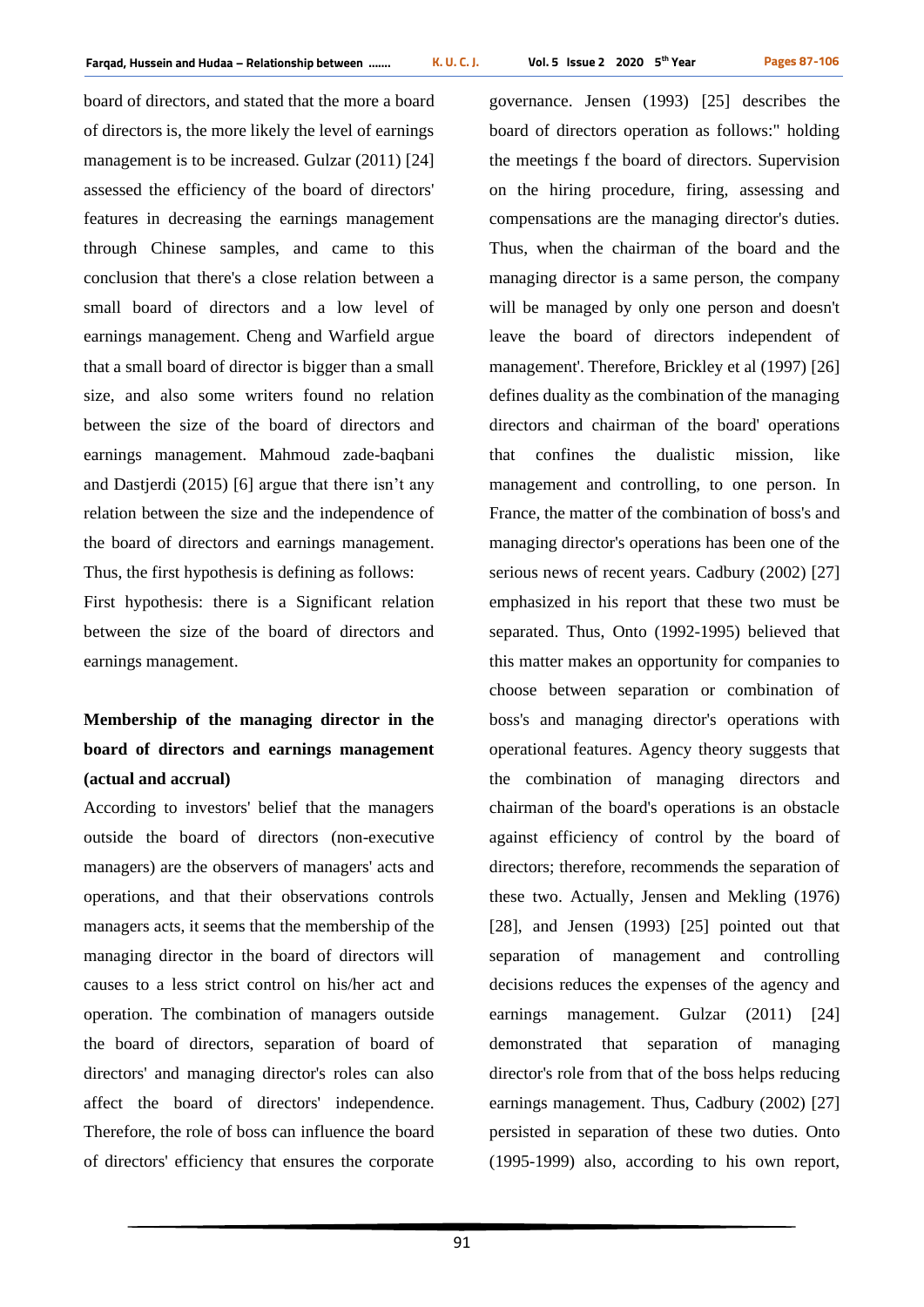allowed these companies to choose one between separation and combination of boss's and managing director's operations, considering tasks that had been done. Previous studies talked about the duality of the managing director as a determinative role in earnings management. They showed that this combination may affect the efficiency of the board of directors in monitoring management. For instance, Dechow et al (1996) [29] realized that companies may claim accounting activities done by SEC to violate GAAP; if the company's managing director is also the chairman of the board at the same time, he/she can cover them. Similarly, Chtouro et al (2001) [30] indicated that there is a negative relation between earnings management and the separation of these two functions. Peasnell et al (2000) [31] surveyed the effect of the separation of managing director's function and that of the chairman of the board in earnings management, and found a Significant relation between these two variables. Mahmoudzade-baqbani and Dastjerdi (2015) [6] studied the effect of the structure of the board of directors on earnings management in companies accepted in Tehran Stock Exchange. The tempered model of Jones (presented by Dechow et al) has been utilized in this research in order to determine the management of earnings. The results of regressive model show that there is a positive relation between the duality of managing director's function and earnings management.

According to what has already been said, two following hypotheses will be defined:

The second hypothesis: there is Significant relation between the membership of the managing director in the board of directors, and earnings management.

# **Independence of the board of directors and earnings management (actual and accrual)**

Fame and Jensen (1983) [32] held this belief that companies' board of directors play a key role in Corporate Governance System. The main responsibility of the board of directors is to establish an efficient governance of company's affairs, to make an independent supervision on executive managers' acts and obligating managers to be accountable to stockholders, and to balance different beneficiaries' interests. It is generally believed that when the board of directors possesses more independence, monitors the executive managers more effectively (Beasley, 1996 [13]; Peasnell et al, 2000 [31]; Klein, 2002 [21]). Park and Shin (2004) [33] surveyed the relation between the structure of board of directors and earnings management in Canada. They also considered discretionary current accruals as the representatives of earnings management. The results have shown that there is no relation between the ratio of non-executive managers of the board of directors and the manipulation rate of accrual items in Canada; it means that nonexecutive managers do not contribute much in monitoring earnings management. But some evidences came to hand that showed the presence of financial intermediaries' managers in the combination of the board of directors' thwarts earnings management. Besides, the presence of representatives of active institutional investors decreases earnings management more. Also, the management span of non-executive members does not influence earnings management decrease much. Amongst control variables of the research, the size of company has a negative relationship with earnings management. Furthermore, the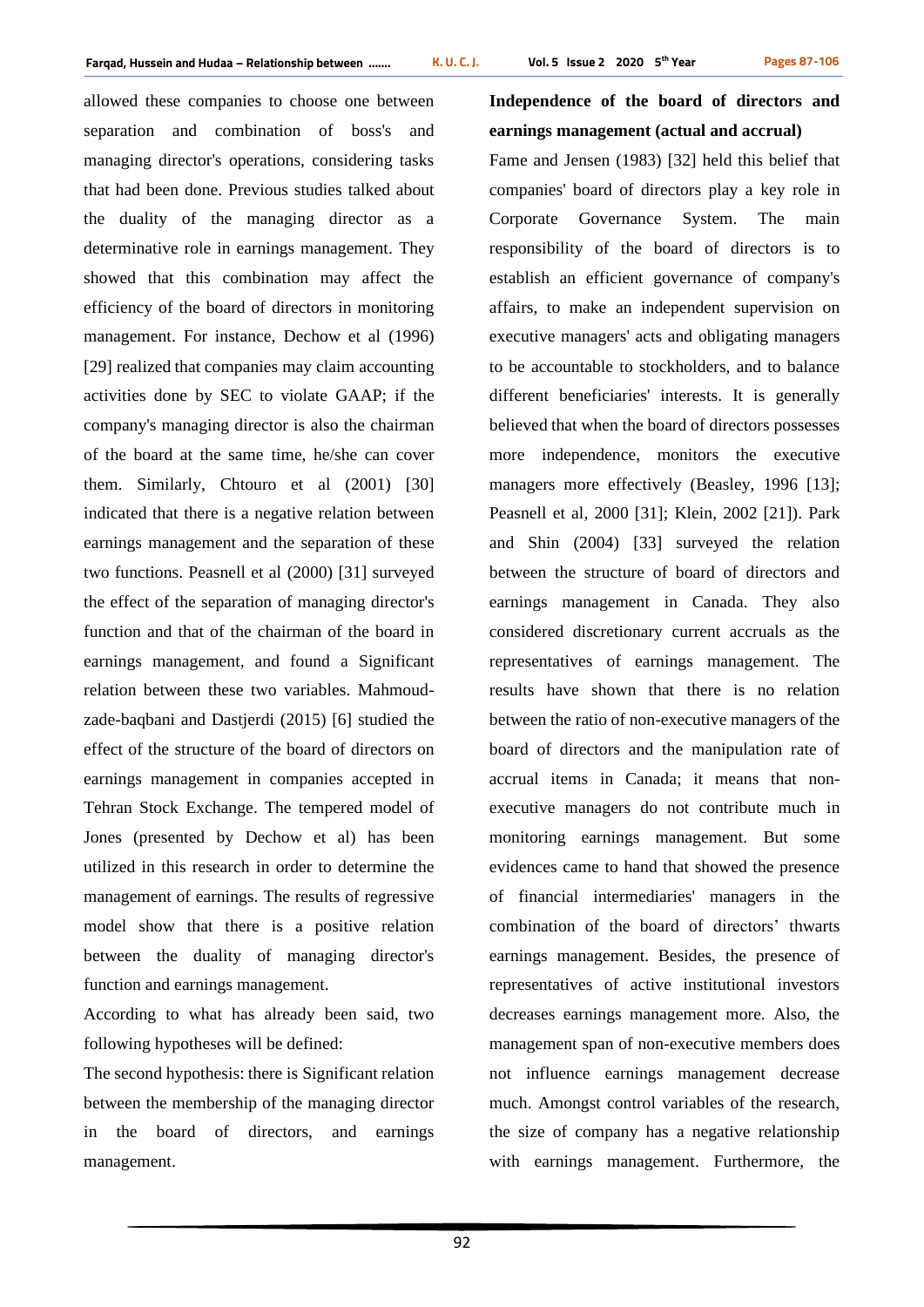relation between financial leverage and earnings management was negative and Significant which means that lenders supervise the company.

Beasley (1996) [13] found out through a research that the presence of non-executive members of the board of directors has decreased the probability of deceit in presenting financial statements. Klein also gathered evidences related to independence of the members of the board of directors and earnings manipulation that indicated that companies possessing members of board of directors independent of executive managers reported less abnormal accrual items. In a research by and through sampling from English companies, Peasnell et al (2000) [31] concluded that by increasing the ratio of non-executive members of the board of directors, the probability of existence of accrual items, which boosts earnings, decreases. Chtouro et al (2001) [30] found out in a research that an independent board of directors limits the earnings management; Chang and Sun (2009) [34] also found the Significant negative relation between independence of the board of directors and abnormal accruals. In a research, Ahmadpour et al (2010) [35] came to this conclusion that when there is high a high incentive for manipulation of earnings, non-executive managers will have small roles in decreasing abnormal accruals; also, Aqayi and Co's studies showed that the relation between independence of the board of directors and information content of earnings is stronger in companies having high earnings management incentives than those in companies having low earnings management incentives. According to the review of literature it can be said about this matter that from the representation theory point of view, presence of non-executive and independent managers in companies' boards of directors, who are professional, independent and legally powerful enough to monitor companies' acts, can be considered to be powerful, potential mechanisms of Corporate Governance System. Supawadee et al (2013) [36] also, regarding companies registered in Thailand, found out that there is a positive, Significant relation between earnings management and independence of board of directors, and it indicates that increase in number of independent boards leads to increase in earnings management level. According to what has already been said, this research seeks clarifying these hypotheses:

The Third hypothesis: there is a Significant relation between independence rate of the board of directors and earnings management.

### **The type of research**

Surveying the relation between features of board of directors and real and accrual earnings management about companies accepted in Iraq Stock Exchange in this research, it is practical in terms of goal and is correlation in terms of the method of performance.

#### **Statistical population and sample**

Statistical population is a complete set of possible measures or recorded data of the attribute we seek to construe. Population is the target of the research and the purpose of gathering data is producing results about the population. Sample is a part of population to be its reference, since the researcher has to generalize the data of the research to it. In other words, as the researcher is not able to perform the research on all of the population, limits the research to a small sample. Generally speaking, because statistical inference is to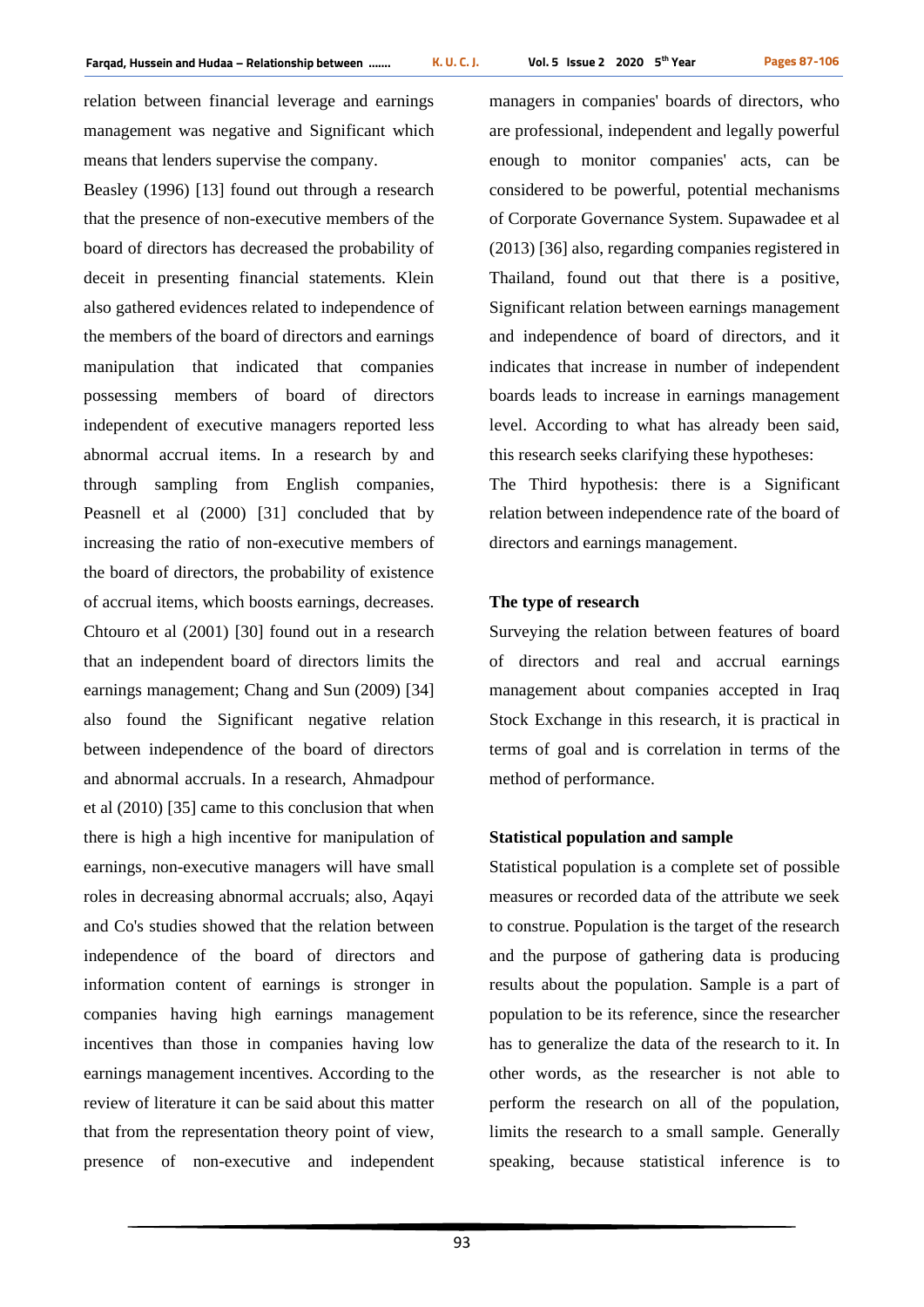generalize sample parameters to the whole population, if a researcher surveys all of elements or objects (all of the population), implementation of statistical tests and inference will be absurd, (Nayeb-pour & Bariri, 2012) [37]. This matter is also true in financial and accounting researches, because all of companies' data may not be appropriate for the aim of the research. To determine the statistical population (not the statistical sample) in these researches, a method named "purposive elimination method" is usually used. In this method, according to the purposes of the research and required data to conduct it, some limitations will be applied in choosing the observations, and finally observations which include all conditions will be considered as the statistical population (Aflatouni, 2017) [38]. The statistical population being studied is companies accepted in Iraq Stock Exchange from the beginning of 2011 until the end of 2016. "General criteria" for choosing the sample are:

- 1. The date of their having been accepted in Iraq Stock Exchange should be before 1/1/2011
- 2. Their financial periods should end at 12/31
- 3. Their financial year shouldn't change during the period (2011-2016) under analysis.
- 4. Their financial data must be accessible.
- 5. They should be among financial companies (for instance: banks or financial institutes) and investment companies or financial intermediation companies.
- 6. They should be going-concern during the research period.

Therefore, the research period includes 6 consecutive years which means 2011- 2016.

## **Information Collection Method**

In every research, the researcher needs some tools to gather acquired data from the population (statistical sample) and then start testing the hypotheses by analyzing, processing and transforming them to information. Various tools are needed to gather data. In this research, acquired data are gathered by following strategies:

- a) Library research: in this research, in order to clarify the theory of and review of literature, text-books, magazine sources, reliable websites and reliable, relevant, Latin, Arabic or Persian theses have been utilized.
- b) Text mining: so as to gather acquired data to implement models, this strategy has been used. Information of companies accepted in Iraq Stock Exchange has been used from different sources including information website of Iraq Stock Exchange and member corporations.

#### **Analysis strategy**

Data analysis is a multi-step procedure through which has been made available by utilizing gathering tools in statistical sample. In brief, they are coded, classified and finally processed to make preparations of making relation and analysis between these data in order to test the hypotheses. In this procedure, data is refined conceptually and empirically, and various statistical techniques have had key roles in inferring and generalizing (Sarmad et al, 2014) [39]. in order to study the accuracy of hypotheses, data analysis is of great importance in every kind of research. Todays, in most of researches based on gathered information about the matter being researched, data analysis is one of foremost parts of the research. Raw data is analyzed by statistical methods, and is purveyed as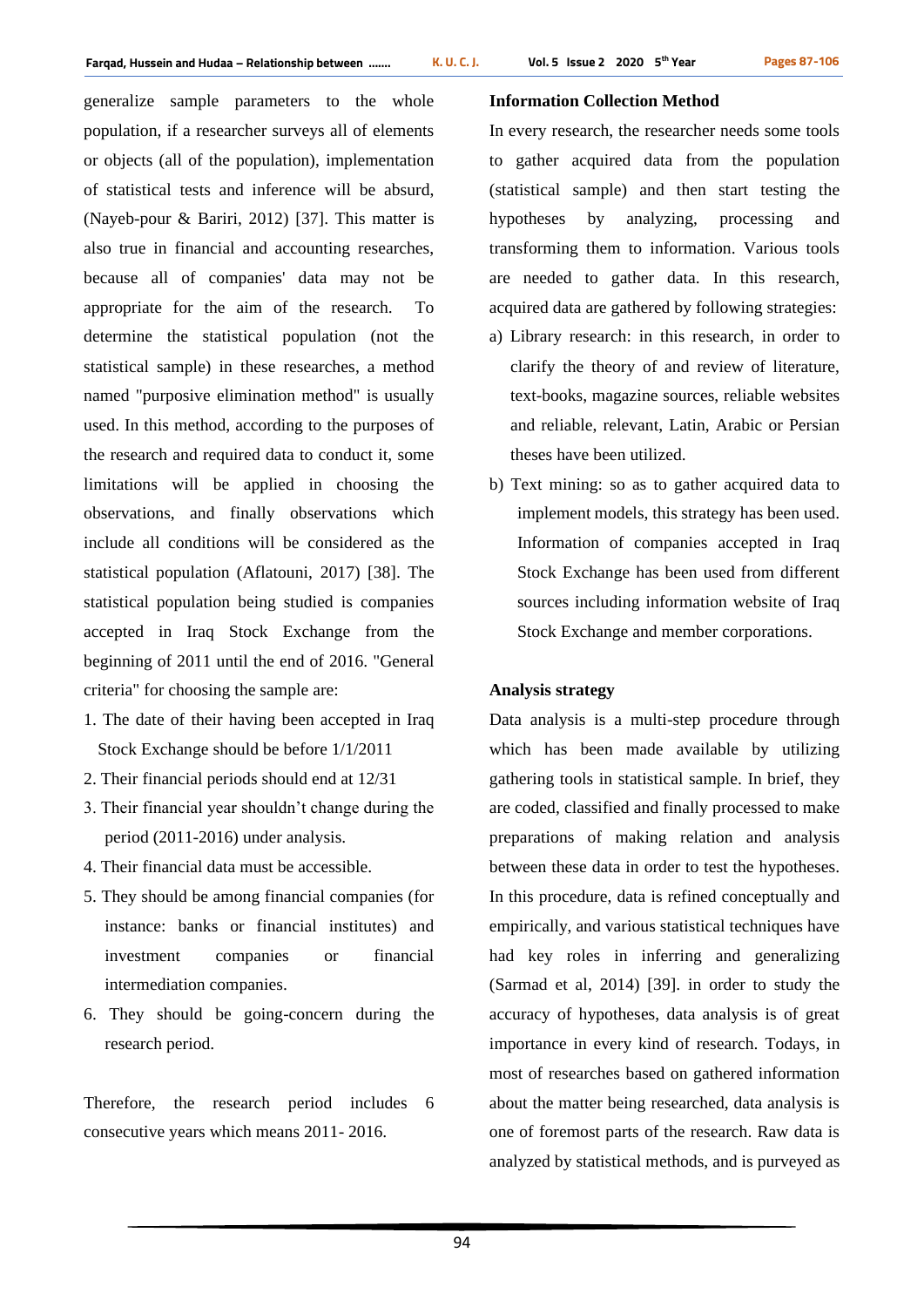information to users after being processed. In this research, the relation between the board of directors' features, and real and accrual earnings management have been studied in companies accepted in Iraq Stock Exchange. Gathered data will be organized through Excel; and after necessary corrections and classifications based on variables under analysis, will be inserted in Stata 14. Before testing hypotheses and processing the

final model, descriptive statistics of (central tendency, dispersion index: average, mean, standard deviation of range, etc.) variables will be surveyed.

#### **Models utilized in hypotheses testing**

In order to test the hypotheses of the research, the following model has is used:

$$
DAC_{it} / REM_{it} = \beta_0 + \beta_1 BRDSZE_{it} + \beta_2 CEOM_{it} + \beta_3 BRDIND_{it} + \beta_4 SIZE_{it} + \beta_5 LEV_{it} + \beta_6 ROA_{it} + \beta_7 OBINQ_{it} + \beta_8 STDCASH_{it} + \beta_9 STDSALE_{it} + \beta_{10} STDGROWTH_{it} + \beta_{11} AQ_{it} + \epsilon_i
$$

#### **Variables of the research**

Every concept that can be of two or more values or states is called a variable. The main job of the research is to measure variables and discover the relation between them.

#### **Dependent variables**

A dependent variable is a variable that its alterations are affected by independent variable, and the researcher can't interfere with them. The dependent variable in this research is earnings management. Earnings management is possible in two ways: earning management through real items, and earnings management through accrual items.

Therefore, every two kinds of earnings management have been used.

**1) Earnings management through real items (REM):** The criterion of earnings based on real activities includes: abnormal cash flow, abnormal production and abnormal discretionary expenses. Similar to the researches of Roychowd hury (2006) [40], Zhang (2008) [41] and Fakhari and Adili (2013) [42], following models are to estimate abnormal cash flows, abnormal production and abnormal discretionary expenses in a way that the total of standardized quantities remained in these models are considered as a main criterion of earnings management through real items:

$$
CFO_{i,t} / A_{i,t-1} = \alpha_0 + \alpha_1 (1 / A_{i,t-1}) + \alpha_2 (S_{i,t} / A_{i,t-1}) + \alpha_3 (\Delta S_{i,t} / A_{i,t-1}) + \gamma_{i,t}
$$
\n(1)

$$
PROD_{i,t} / A_{i,t-1} = \alpha_0 + \alpha_1 (1/A_{i,t-1}) + \alpha_2 (S_{i,t} / A_{i,t-1}) + \alpha_3 (\Delta S_{i,t} / A_{i,t-1}) + \alpha_3 (\Delta S_{i,t-1} / A_{i,t-1}) + \delta_{i,t}
$$
(2)

$$
EXP_{i,t}/A_{i,t-1} = \alpha_0 + \alpha_1(1/A_{i,t-1}) + \alpha_2(S_{i,t-1}/A_{i,t-1}) + \lambda_{i,t}
$$
\n(3)

A: total assets S: sale ∆S: changes in sale CFO: cash flow from operating activities  $\gamma_{i,t}$ : residual of model PROD: the prime cost of goods sold, and the change in assets  $\delta_{i,t}$ :residual of model EXP: operating expenses  $\lambda_{i,t}$ : residual of model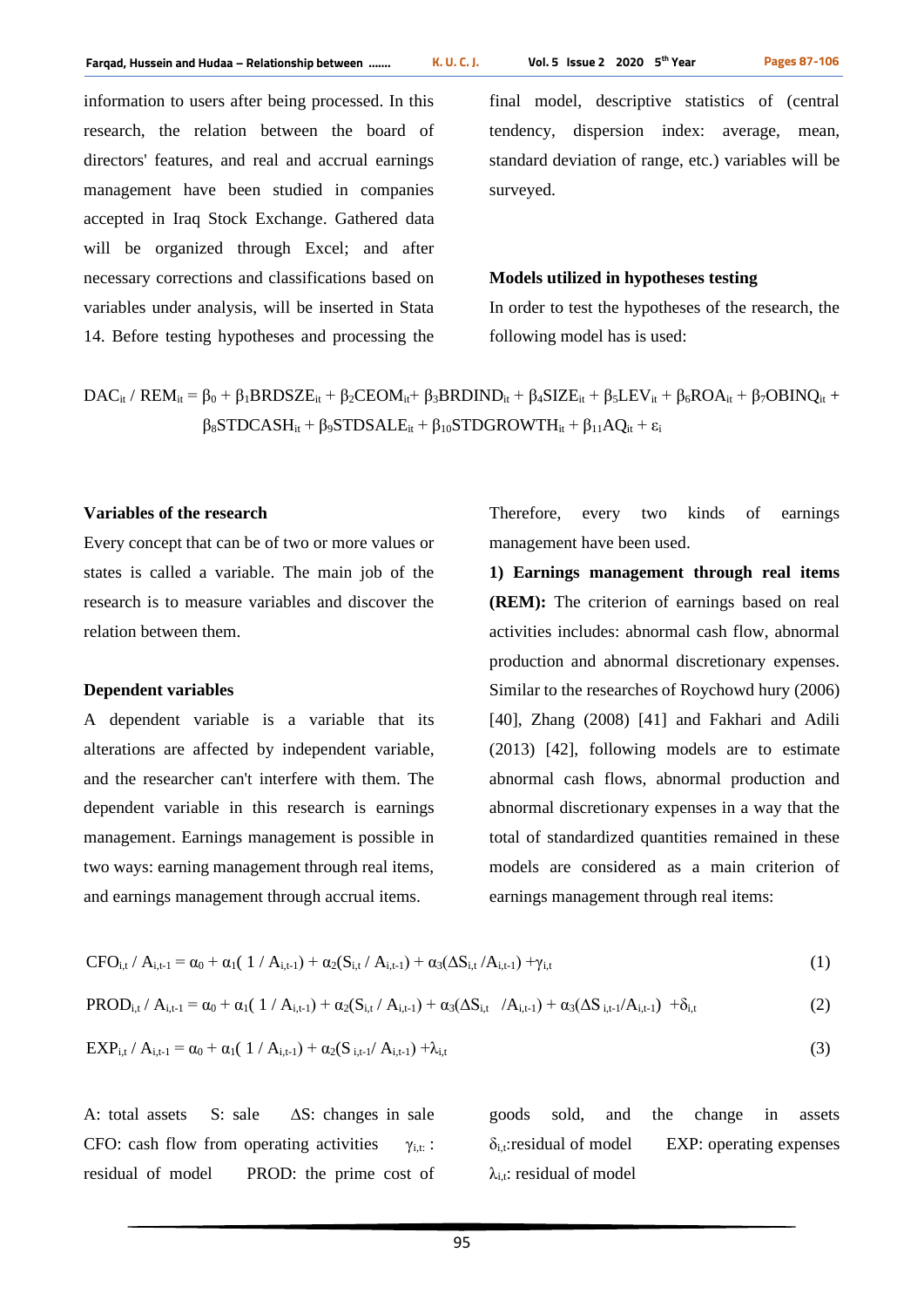**2) Earnings management through accruals (DAC):** In order to asses accrual-based earnings management, Jones's modifies model (presented by Dechow et al, 1995 [43]) is used in this research. This model is estimated severally for each year and each industry. The mentioned model is as follows:

TACC/  $A_{i,t-1} = \beta_0 + \beta_1(1/A_{i,t-1}) + \beta_2(\Delta REV-AREC)_{it}/A_{i,t-1} + \beta_3 PPE/A_{i,t-1} + \epsilon_{it}$ 

In this model, ACC is the total of accruals earned from the margin of net profit and operating cash flow.

A: the total assets ΔREV: the change in sale revenue ΔREC: the change in accounts receivable PPE: the total of properties, machineries and equipment  $\triangle$   $\triangle$ CFO: the change in operating cash flows.

#### **Independent variables**

An independent variable is one that the researcher can interfere with them and observe its effect on the other variable (dependent variable).

**The size of board of directors (BRDSZE):** The number of present members in the board directors. This variable is extracted from the board of directors' report to annual general meetings.

**Membership of manager executive in the board of directors (CEOM):** It means that if a manager executive is a member of the board of directors take one, otherwise it will be zero. This variable is also extracted from the report of the board of directors to the annual general meetings.

**Independence of the board of directors (BRDIND):** It is the percentage of non-executive members of the board of directors that is calculated by dividing the number of nonexecutive members of the board of directors by the number of the board of directors. This variable is

also extracted from the report of the board of directors to the annual general meetings. Debt.

#### **Control Variables**

All of the variables cannot be studied simultaneously in a research. Therefore, a researcher must control and neutralize the effects of some variables.

**The size of the company (SIZE):** the natural logarithm of the total sales of the company

**Financial leverage (LEV):** the total Debt divided by the total assets of the company.

**Rate of return on assets (ROA):** the net profit before interest and tax divided by the total assets of the company.

**Firm growth (Tobin's O):** Tobin's O criterion is measured through the equation below:

# $TOBINQ_{ii} = (TL_{ii} + MVE_{ii})/TA_{ii}$

TL: total loss MVE: marketing value of equity holders (the multiplication of the number equities and the cost of each equity at the end of the year). TA: the total assets of the company.

**The standard deviation of operational cash flow (STD CASH):** This variable is attained through the standard deviation of the cash flow arose from the operational activities in the current year and two years before that. In order to standardize this variable, the attained standard deviation is divided by the total assets of the current year.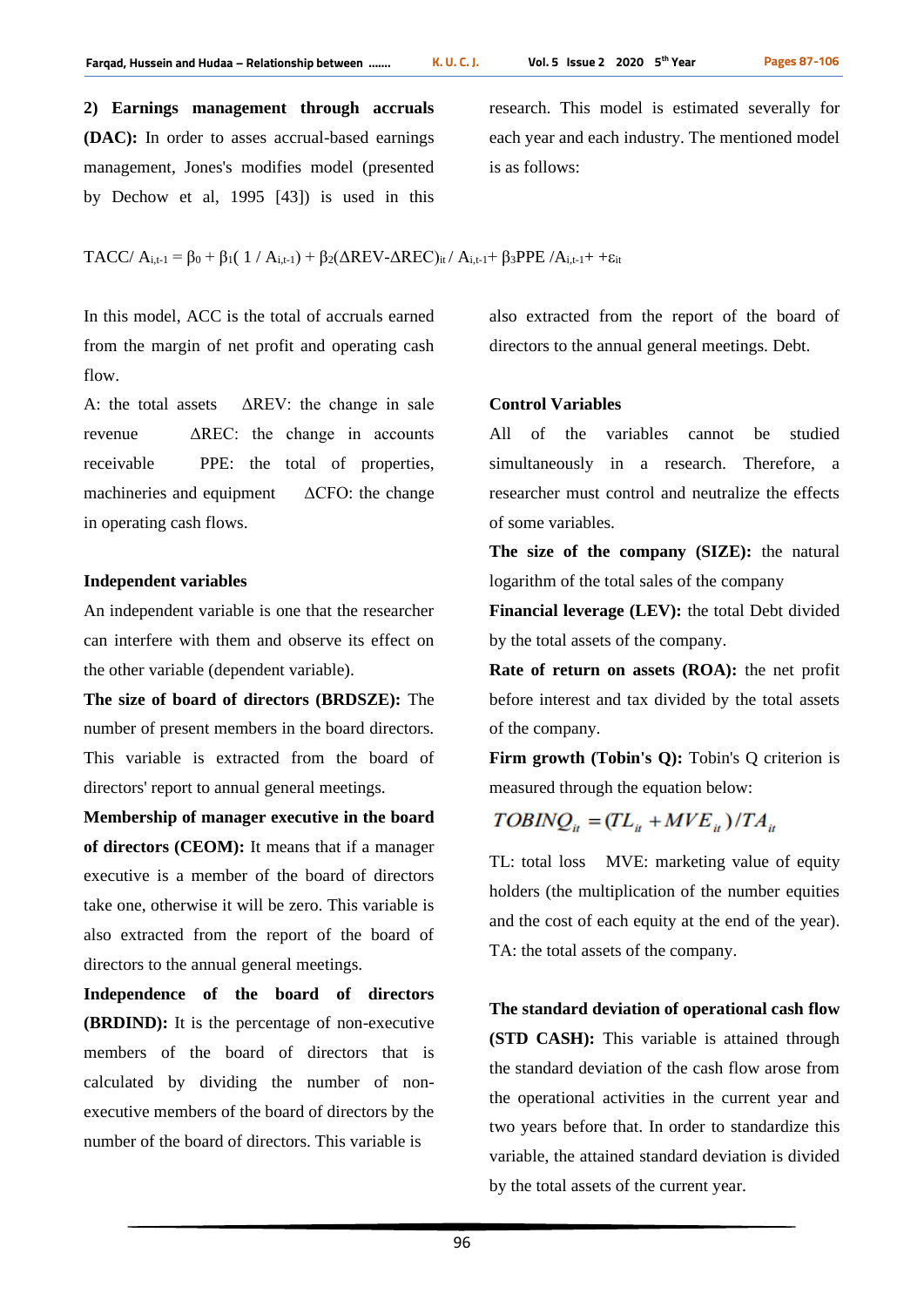**Standard deviation of the sale (STD SALE):** This variable is attained via the standard deviation of company sales in the current year and the preceding two years. So as to standardize this variable, the attained standard deviation is divided by the total assets of the current year.

**The standard deviation of the sale growth (STD GROWTH):** This variable is attainable via the standard deviation of the company's sale growth in the current year and the preceding two years. Company's sale growth can be measured through the equation below:

 $GROWTH_{it} = (S_{it} - S_{it-1})/S_{it-1}$ 

S: the total sale in the year.

**Auditing quality (AQ):** This variable is a dummy (two state) variable that is assumed as one if the auditor is the supreme audit court, otherwise, it will be zero.

This section is allocated to presenting the results of the research. The gathered data are numbers and specifications that although bring about abstract concepts, these concepts are enriched by qualities that are appeared in the language of statistics and probabilities, and gives more significant and more clear informative nessto the data resulted from empirical tests. In other words, in order to turn the empirical data from an amorphous set to a systematic organized one, we need to summarize, regulate and classify the data through specific ways, and present them as statistical tables. In this chapter, the gathered descriptive statistical data from the companies which are members of Iraq Stock Exchange, including 35 companies from 2011 to 2016, will be presented first. Then, models related to the hypotheses of the research will be

analyzed through proper statistical tests in Stata 14.

#### **Descriptive statistics of the research variables**

The first step is to analyze the data, describe or summarize them via descriptive statistics. In descriptive analysis, data is utilized just in order to study the state of a group; for instance: age status, job type, description of educations and career satisfaction. But analyzing relations and changes in variables and analysis of the set of variables in order to clarify the reason is not something that descriptive statistics are capable of. Descriptive results of this research, including average, media, standard deviation, maximum, minimum and normality, are presented in the table no. 1 (quantitative variables) and table no. 2 (qualitative variables). Regarding the table no.1 results, it can be said about the quantitative variables of the research that the average of real and accrual earnings management is respectively -0.001 and 0.009. The size of the board of directors' average is 7.05. This result shows that the most of companies which are members of Iraq Stock Exchange have 7 people in their boards of director. Furthermore, the results indicate that the average of the board of directors' independence is 0.926. The average of the size of the company, financial leverage and return of assets are respectively 8.991, 0.368 and 0.005. The ratio of Tobin's Q average is 3.206. The return of assets is of the average of 0.146 and almost 8 percent of observations reported loss. In the end, the data of the table no.1 evidence that the averages of the standard deviation of the operational cash flow, the standard deviation of sale and the standard deviation of sale growth are respectively 0.089, 0.147 and 0.184.

97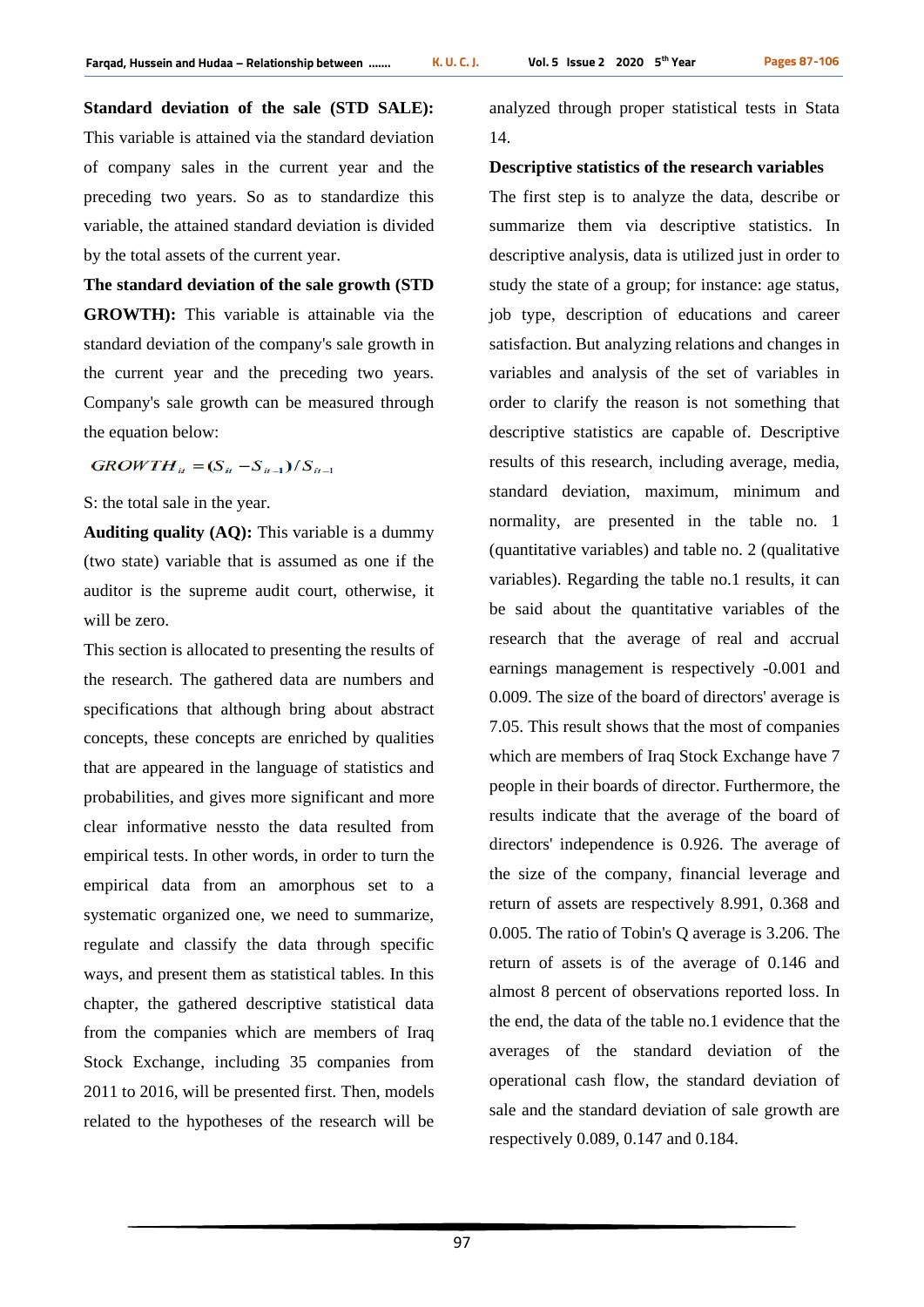|                      |                  |          |                  | <b>Standard</b> |                  |                  | <b>Normality</b> |
|----------------------|------------------|----------|------------------|-----------------|------------------|------------------|------------------|
| <b>Variable</b>      | <b>Symbol</b>    | Average  | <b>Median</b>    |                 | <b>Maximum</b>   | <b>Minimum</b>   | Shapiro-         |
|                      |                  |          |                  | deviation       |                  |                  | <b>Wilk</b>      |
| <b>Real earnings</b> | <b>REM</b>       | $-0.001$ | 0.045            | 0.419           | 1.04             | $-0.78$          | 0.0109           |
| management           |                  |          |                  |                 |                  |                  |                  |
| <b>Accrual</b>       |                  |          |                  |                 |                  |                  |                  |
| earnings             | <b>DAC</b>       | 0.009    | $\boldsymbol{0}$ | 0.203           | 0.610            | $-0.380$         | 0.0111           |
| management           |                  |          |                  |                 |                  |                  |                  |
| Size of the          |                  |          |                  |                 |                  |                  |                  |
| board of             | <b>BRDSIZE</b>   | 7.05     | $\tau$           | 1.122           | 9                | 5                | 1.000            |
| directors            |                  |          |                  |                 |                  |                  |                  |
| Independence         |                  |          |                  |                 |                  |                  |                  |
| of the board         | <b>BRDIND</b>    | 0.926    | $\mathbf{1}$     | 0.095           | $\mathbf{1}$     | 0.710            | 0.0005           |
| of directors         |                  |          |                  |                 |                  |                  |                  |
| The size of the      | <b>SIZE</b>      | 8.991    | 8.990            | 0.874           | 11.360           | 5.560            | 0.0000           |
| company              |                  |          |                  |                 |                  |                  |                  |
| <b>Financial</b>     | <b>LEV</b>       | 0.368    | 0.255            | 0.362           | 1.360            | 0.010            | 0.0000           |
| leverage             |                  |          |                  |                 |                  |                  |                  |
| <b>Return of</b>     | <b>ROA</b>       | 0.005    | 0.020            | 0.148           | 0.290            | $-0.32$          | 0.0000           |
| assets               |                  |          |                  |                 |                  |                  |                  |
| Company              | <b>TOBINSQ</b>   | 3.206    | 2.175            | 2.528           | 9.480            | 0.270            | 0.0000           |
| growth               |                  |          |                  |                 |                  |                  |                  |
| <b>Standard</b>      |                  |          |                  |                 |                  |                  |                  |
| deviation of         | <b>STDCASH</b>   | 0.089    | 0.060            | 0.111           | $\boldsymbol{0}$ | 0.610            | 0.0000           |
| operational          |                  |          |                  |                 |                  |                  |                  |
| cash flow            |                  |          |                  |                 |                  |                  |                  |
| <b>Standard</b>      |                  |          |                  |                 |                  |                  |                  |
| deviation of         | <b>STDSALE</b>   | 0.147    | 0.080            | 0.185           | 0.840            | $\boldsymbol{0}$ | 0.0000           |
| sale                 |                  |          |                  |                 |                  |                  |                  |
| <b>Standard</b>      |                  |          |                  |                 |                  |                  |                  |
| deviation of         | <b>STDGROWTH</b> | 0.184    | 0.010            | 0.226           | 0.880            | $\mathbf{0}$     | 0.0000           |
| sale growth          |                  |          |                  |                 |                  |                  |                  |

| Table 1: Descriptive statistics of quantitative variables of the research |  |  |  |
|---------------------------------------------------------------------------|--|--|--|
|---------------------------------------------------------------------------|--|--|--|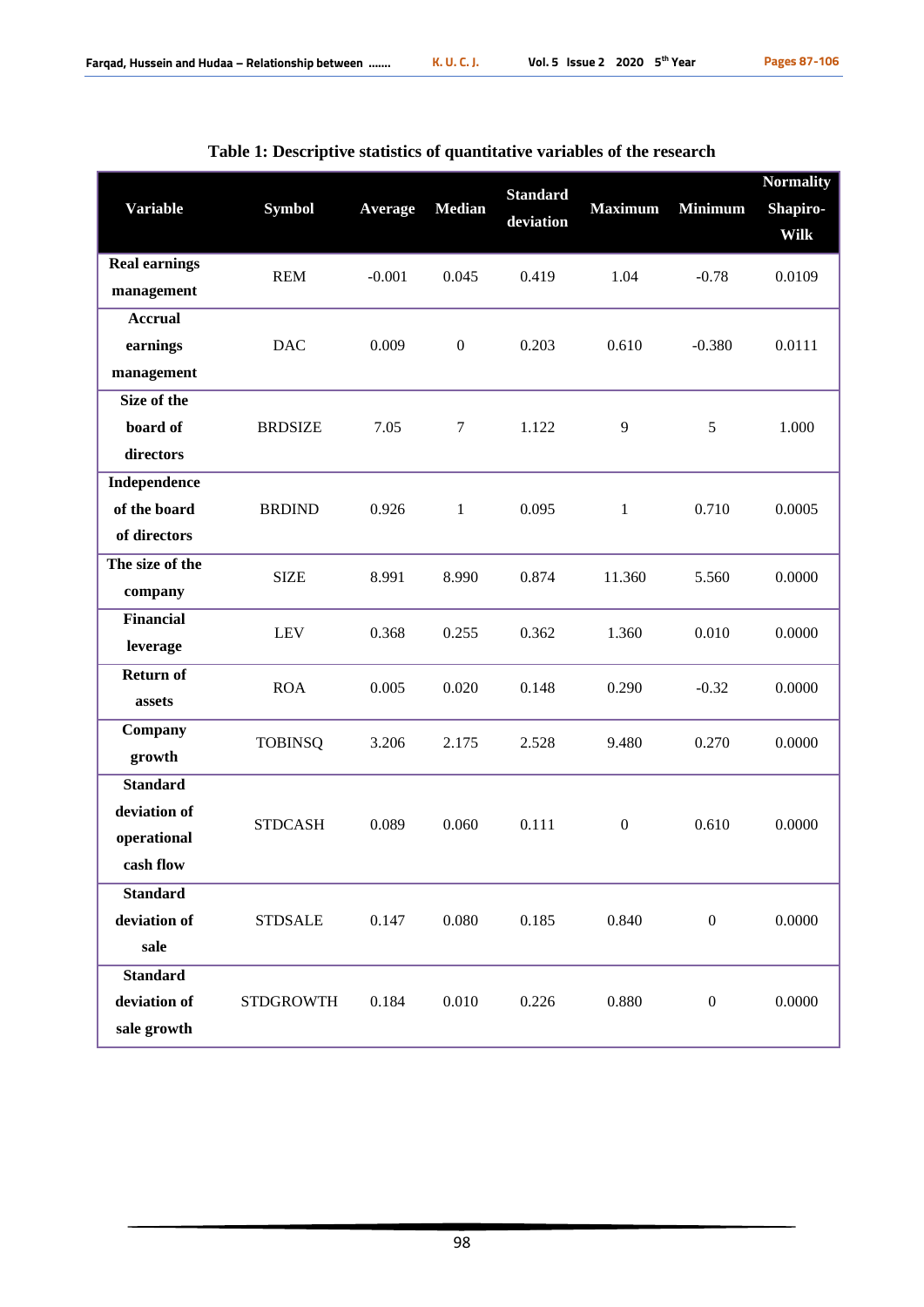About the qualitative variables of the research, the data of table no.2 indicates that almost 60 percent of managing directors are members of the board of directors, and the auditing quality average is 0.628. in other words, auditing of about 62 percent of Iraqi companies is the responsibility of financial tribunal. On the other hand, the results of normality test of descriptive tables (quantitative and qualitative) of the variables of the research indicate that the size of the board of directors,

membership of managing director in the board of directors and the auditing quality are normal, and the normality of the rest of variables has been less than 5 percent, and they are not of a normal distribution. But, due to the variables' not being scattered much, and because of the fact that the number of observations (210 observations) is more than 30, based on the central limit theorem, we can claim that variables are following an almost normal distribution (Greene, 2011) [44].

| Variable                | <b>Symbol</b> | <b>Observation</b> | <b>Frequency</b><br>(percentage) | <b>Normality</b><br><b>Shapiro-Wilk</b> |  |
|-------------------------|---------------|--------------------|----------------------------------|-----------------------------------------|--|
| <b>Membership of</b>    |               |                    |                                  |                                         |  |
| managing director       | <b>CEOM</b>   | 210                | $(0.604)$ 127                    | 0.9990                                  |  |
| in the board of         |               |                    |                                  |                                         |  |
| directors               |               |                    |                                  |                                         |  |
| <b>Auditing quality</b> | AQ            | 210                | $(0.628)$ 132                    | 0.9785                                  |  |

# **Testing the hypotheses of the research through real earnings management**

In table no.3, the results of estimating the model

related to the hypotheses of the research through real earnings management are presented.

## **Table 3 : Results of testing the research hypotheses through the criteria of "real earnings management"**

| Variable                                                            | <b>Symbol</b>  | <b>Coefficient</b> | <b>Standard</b> | <b>Statistic</b> | <b>Probability</b> |
|---------------------------------------------------------------------|----------------|--------------------|-----------------|------------------|--------------------|
|                                                                     |                |                    | deviation       | of $Z$           | value of Z         |
| <b>Constant</b>                                                     | C              | 0/095              | 0/396           | 0/24             | 0/810              |
| The size of the board of directors                                  | <b>BRDSIZE</b> | 0/031              | 0/033           | 0/96             | 0/335              |
| <b>Membership of managing director</b><br>in the board of directors | <b>CEOM</b>    | $-0/009$           | 0/040           | $-0/24$          | 0/810              |
| Independence of the board of<br>directors                           | <b>BRDIND</b>  | $-0/752$           | 0/341           | $-2/12$          | $*$ $0/034$        |
| The size of the company                                             | <b>SIZE</b>    | 0/033              | 0/035           | 0/95             | 0/343              |
| <b>Financial leverage</b>                                           | <b>LEV</b>     | 0/256              | 0/083           | 3/07             | $***0/002$         |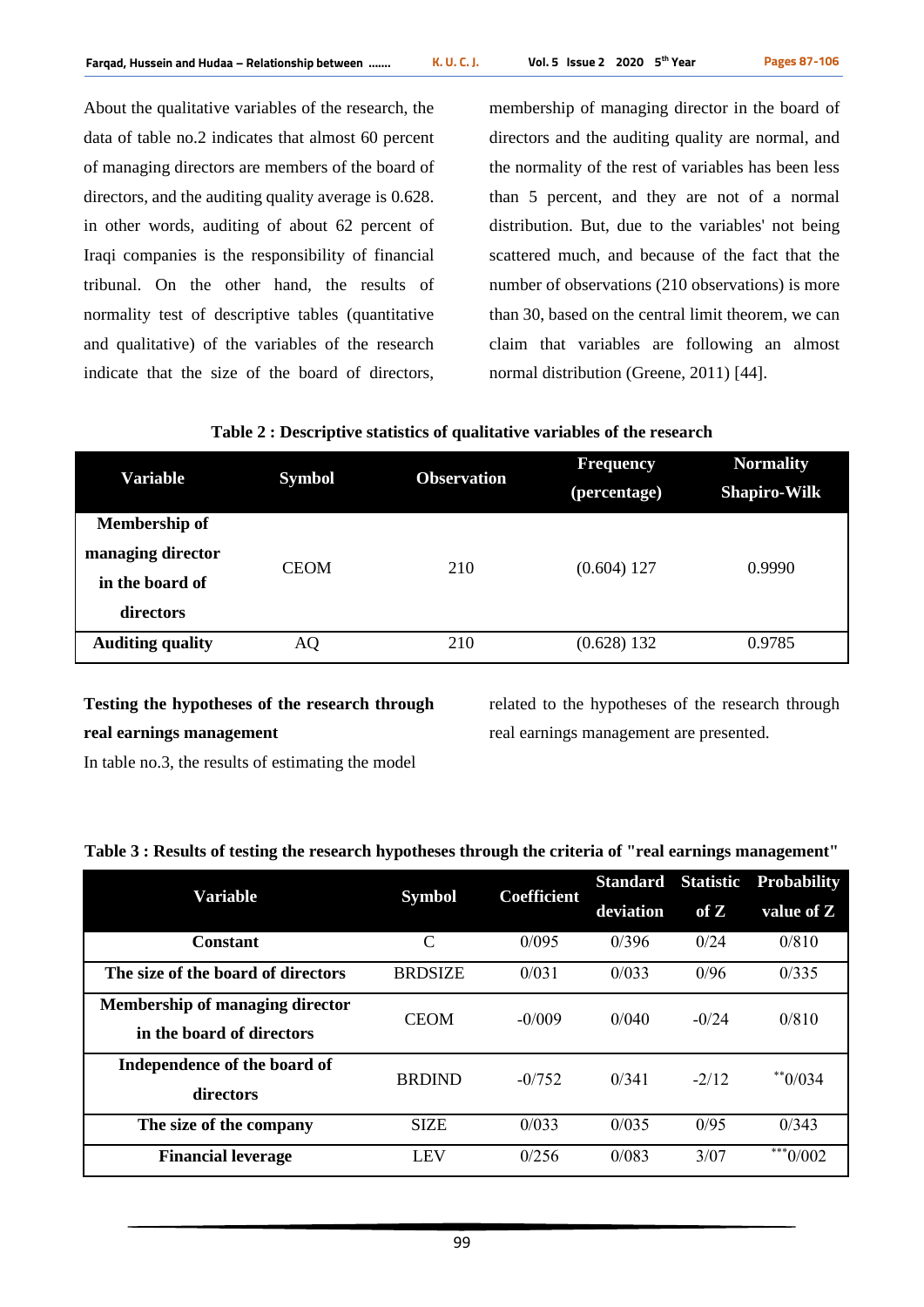*Continued*

| <b>Return of assets</b>                                | <b>ROA</b>       | $-0/090$ | 0/185       | $-0/49$ | 0/625                 |
|--------------------------------------------------------|------------------|----------|-------------|---------|-----------------------|
| Company growth                                         | <b>TOBINSQ</b>   | 0/012    | 0/010       | 1/24    | 0/215                 |
| The standard deviation of the<br>operational cash flow | <b>STDCASH</b>   | 0/067    | 0/258       | 0/26    | 0/793                 |
| The standard deviation of sale                         | <b>STDSALE</b>   | 0/048    | 0/209       | 0/23    | 0/817                 |
| The standard deviation of sale<br>growth               | <b>STDGROWTH</b> | $-0/064$ | 0/189       | $-0/34$ | 0/731                 |
| <b>Auditing quality</b>                                | AQ               | $-0/175$ | 0/060       | $-2/91$ | $**$ <sup>0/004</sup> |
| <b>Wald statistics</b>                                 |                  |          | 23/61       |         |                       |
| <b>Significance of Wald statistics</b>                 |                  |          | *** $0.014$ |         |                       |
| <b>Observations</b>                                    |                  |          | 210         |         |                       |

\*\*\* Significant at the 0.01 level. \*\* Significant at the 0.05 level. \* Significant at the 0.10 level.

The significance of Wald statistics (23/61) indicates the total significance of the fitted model. According to the statistics of Z in the level of significance of coefficient and regression coefficient symbols of each of variables, it can be concluded that the size of the board of directors and membership of managing director in the board of directors has no Significant relation with real earnings management. Therefore, the first and second hypotheses of the research are not confirmed through the "real earnings management". Furthermore, the results evidence that the independence of the board of directors has a negative, Significant relation with real earnings management. as a result, through the "real earnings

Management", the third hypothesis of the research is confirmed at the confidence level of 95 percent. So, it can be said that the independence of the board of directors leads to increase of real earnings management. In the following, data show that there is a positive, Significant relation between the financial leverage and real earnings management, and there is a negative, Significant relation between auditing quality and real earnings management. However, no other Significant relation is seen between other variables in this model and real earnings management.

# **Testing research hypotheses through the "accrual earnings management"**

In table no.4, the results of estimating the model related to the hypotheses of the research through accrual earnings management are presented.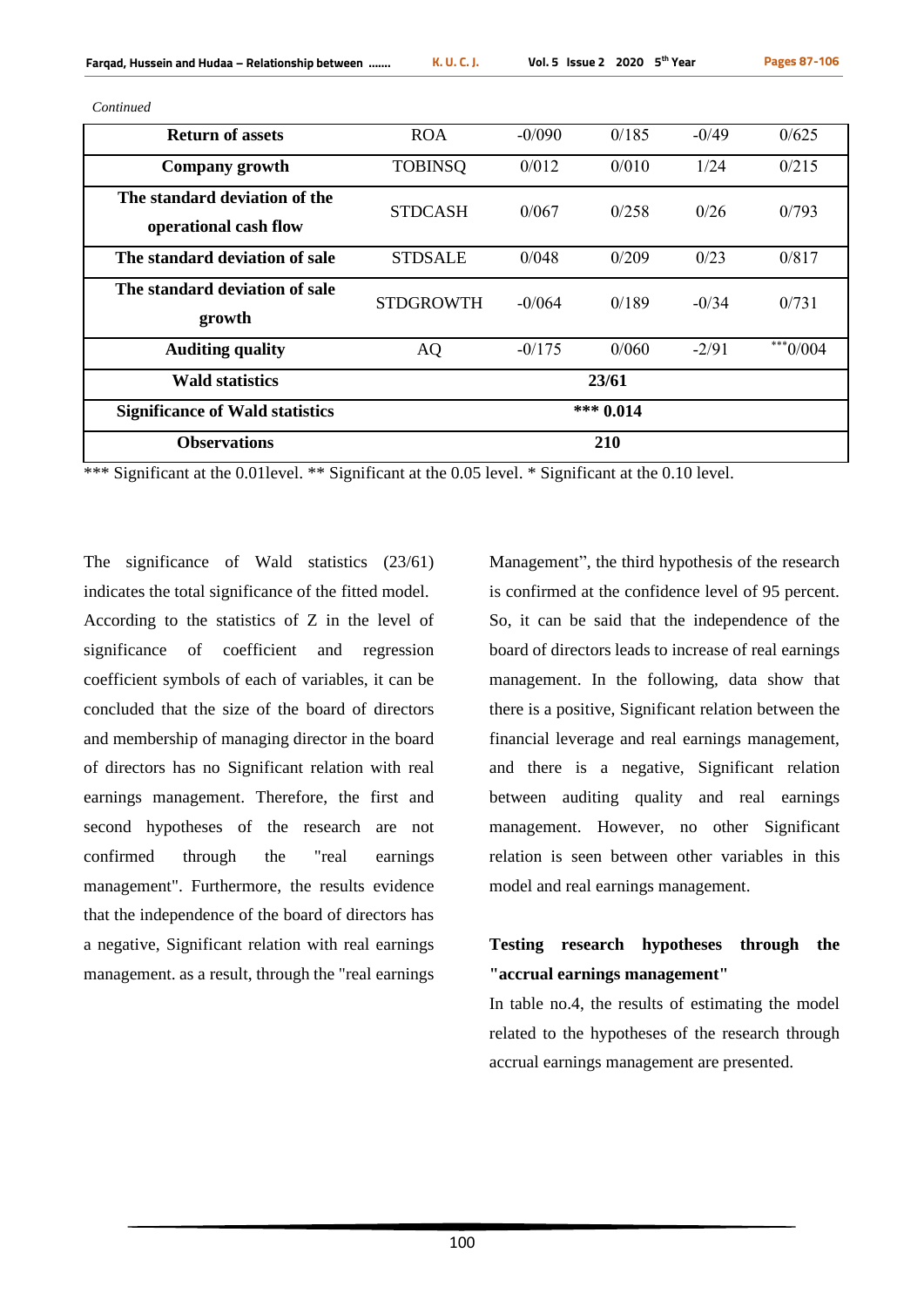|                                     | <b>Symbol</b>    | <b>Coefficient</b> | <b>Standard</b> | <b>Statistics</b> | <b>Probability</b> |
|-------------------------------------|------------------|--------------------|-----------------|-------------------|--------------------|
| <b>Variable</b>                     |                  |                    | deviation       | of Z              | value of Z         |
| <b>Constant</b>                     | $\mathcal{C}$    | $-0.116$           | $-0.152$        | $-0.76$           | 0.444              |
| The size of the board of directors  | <b>BRDSIZE</b>   | $-0/042$           | 0.011           | $-3.61$           | $***0/000$         |
| <b>Membership of the managing</b>   | <b>CEOM</b>      | $-0/032$           | 0.013           | $-2.40$           | $*$ *0/016         |
| director in the board of directors  |                  |                    |                 |                   |                    |
| Independence of the board of        | <b>BRDIND</b>    | $-0/145$           | 0.144           | 1.01              | 0.315              |
| directors                           |                  |                    |                 |                   |                    |
| The size of the company             | <b>SIZE</b>      | 0/034              | 0.013           | 2.62              | $***0/009$         |
| <b>Financial leverage</b>           | <b>LEV</b>       | $-0/030$           | 0.029           | $-1.04$           | 0.298              |
| <b>Return of the assets</b>         | <b>ROA</b>       | 0/644              | 0/070           | 9.13              | $***0/000$         |
| Company growth                      | <b>TOBINSQ</b>   | $-0/005$           | 0/003           | $-1/60$           | 0/109              |
| The standard deviation of           | <b>STDCASH</b>   | $-0/024$           | 0/090           | $-0/27$           | 0/789              |
| operational cash flow               |                  |                    |                 |                   |                    |
| The standard deviation of sale      | <b>STDSALE</b>   | $-0/003$           | 0/058           | $-0/06$           | 0/953              |
| The standard deviation of sale      | <b>STDGROWTH</b> | 0/144              | 0/052           | 2.76              | *** $0/006$        |
| growth                              |                  |                    |                 |                   |                    |
| <b>Auditing quality</b>             | <b>AQ</b>        | 0/014              | 0/026           | 0.54              | 0.592              |
| <b>Wald statistics</b>              |                  |                    | 176/23          |                   |                    |
| The significance of Wald statistics |                  |                    | $***0/000$      |                   |                    |
| <b>Observations</b>                 |                  |                    | 210             |                   |                    |

**Table 4 : The results of testing the hypotheses of the research through accrual earnings management**

\*\*\* Significant at the 0.01level. \*\* Significant at the 0.05 level. \* Significant at the 0.10 level.

The significance of Wald statistics indicates the total significance of fitted model. In the following and according to the statistics of Z at the Significantness level of coefficients and symbols of regression coefficients of each variable, it can be concluded that the size of the board of directors has a negative, Significant relation with accrual earnings management. Therefore, the first hypothesis of the research is accepted through accrual earrings management at the confidence level of 99 percent. In other words, independence

of the board of directors leads to decrease in accrual earnings management. Data also indicate that there is a negative, Significant relation between the membership of the managing director and accrual earnings management. Hence, the second hypothesis of the research is accepted through accrual earnings management t at the confidence level of 95 percent. In other words, the membership of the managing director in the board of directors decreases accrual earnings management. On the other hand, the results of the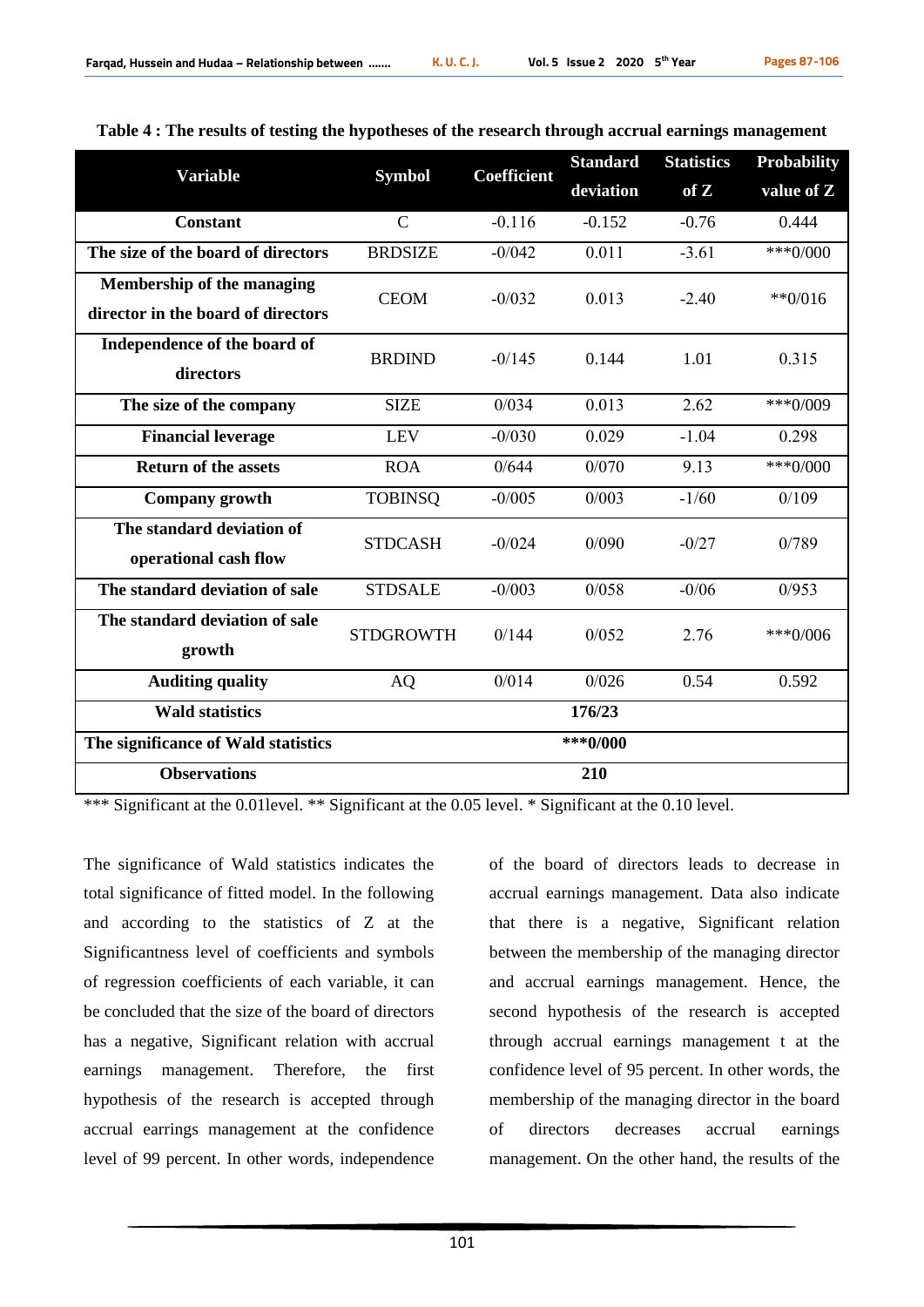table above evidences that there is no Significant relation between the independence of the board of directors and accrual earnings management. Therefore, the third hypothesis of the research is not accepted through accrual earnings management. In the following, data indicate that the size of the company, the return of the assets and the standard deviation of the sale growth has a positive, Significant relation with accrual earnings management. Yet, no Significant relation is seen between other variables in this model and accrual earnings management.

### **Conclusions**

In this part, it is first attempted to bring brief, descriptive results of the research, including average, median, the standard deviation, maximum, minimum and normality, and then to present the results obtained from hypotheses tests and to compare them with the literature available in this matter.

Totally, the results of the research have shown that amongst the features of the board of directors, the independence of the board of directors has a negative, Significant relation with real earnings management, and the relation of the membership of the managing director in the board of directors and the size of the board of directors with real earnings management is not Significant. Besides, data indicated that the size of the board of directors and the membership of the managing director has a negative, Significant relation with accrual earnings management, and the relation between the independence of the board of directors and accrual earnings management was not Significant.

The results of testing the hypotheses of the research have been negotiated and in addition to comparing the results with previous studies, previous results have been negotiated.

By the size of the board of directors we mean the number of members of the board of directors and that is an important element in its efficacy. According to the results of analyzing the data, we observed that the size of the board of directors has no relation with real earnings management and has a negative, Significant relation with real earnings management at the same time. The study of review of literature in this case shows that distinct results have been observed between the size of the board of directors and earnings management. Most of researches show that a small board of directors is easier to control than a big one. Xie et al (2003) [12] came to this conclusion that the higher number or members of the board of directors has a relation with lower levels of earnings management. Kouki et al (2011) [18] stated that there is a positive relation between the size of the board of directors and earnings management. In Tehran Stock Exchange, Aqayi et al (2010) [19] also found no Significant relation between the size of the board of directors and earnings management. in this matter, Klein (2002) [21] and Peasnell et al (1998) [22] claimed that a small board of directors is generally more efficient and causes the improvement of earnings management. These writers declared that there is a negative relation between the size of the board of directors and earnings management.

Representation theory states that the combination of the managing directors' and chairman of the board's functions is an obstacle against the efficacy of control by the board of directors. Therefore, the separation of these two functions is suggested and the research data indicated that although the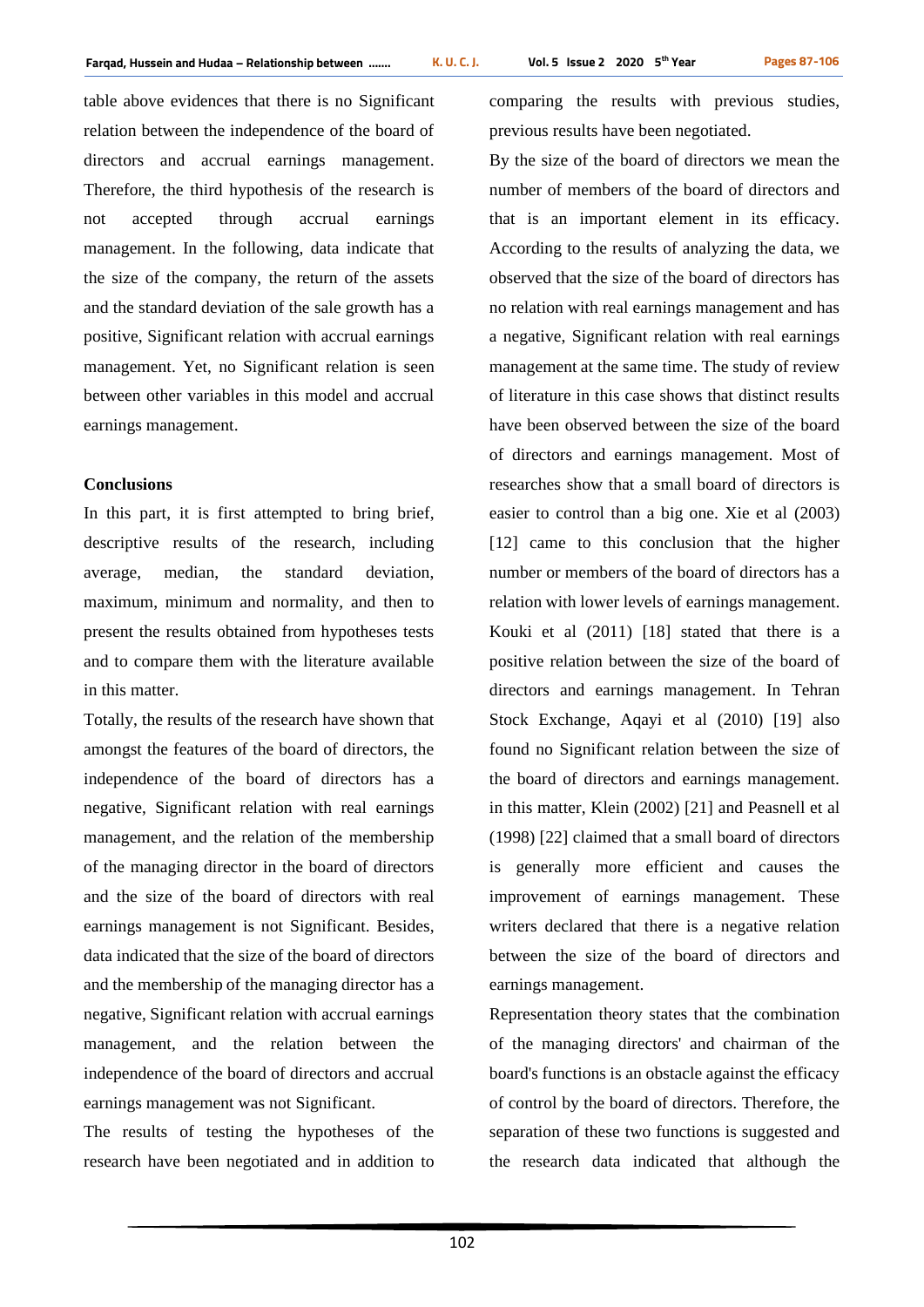membership of the managing director in the board of directors has no Significant relation with real earnings management, it has a negative, Significant relation with accrual earnings management. The results of this research is in contrary with the data presented by Jensen and Mekling (1976) [28], Jensen (1993) [25], Gulzar (2011) [24], Chtouro et al (2011) [30], Peasnell et al (2000) [31]. In fact, Jensen and Mekling (1976) [28], Jensen (1993) [25] pointed out that the separation of managing from controlling decisions decreases the expenses of agency and earnings management. Gulzar (2011) [24] also indicated that the separation of managing director's role from that of the boss help decreasing the earnings management. Chtouro et al (2001) [30] evidenced that there is a negative relation between earnings management and the separation of these two functions. Peasnell et al (2000) [31] assessed the effect of separation of managing directors and the chairman of the board's function I earnings management which led them to the discovery of a negative, Significant relation between these two variables.

Also, the data of the current research showed that the independence of the board of directors has a negative, Significant relation with real earnings management. However, the independence of the board of directors has no Significant relation with accrual earnings management. The general belief is that when the board of directors possesses more of independence, applies more efficient observation on executive managers (Beasley, 1996 [13]; Peasnell et al, 2000 [31]; Klein, 2002 [21]). Klein gathered evidences about the independence of the board of directors and earnings manipulation which indicated thatthe companies possessing members of board of directors, who are independent from executive managers, reported less abnormal accrual items. Chtouro et al (2001) [30] found out in a research that an independent board of directors' limits earnings management; besides, Chang and Sun (2009) [34] discovered the Significant, negative relation between the independence of the board of directors and abnormal accrual items. Supawadee et al (2013) [36], according to the companies registered in Thailand, found out that there is a Significant, positive relation between earnings management and independence of the board of directors which shows that the increase in number of independent board of directors leads to an increase in earnings management level.

## **References**

- [1] Taleb-nia, Q; Taftian, A, (2010); The study of institutional investors and the board of directors' relation with earnings management; *Management researches*, 83, 87-98.
- [2] Matsuura, S. (2008). On the relation between real earnings management and accounting earnings management: Income smoothing perspective*, Journal of International Business Research*, 7(3), 63-82.
- [3] Sanjaya, P. S., and Saragih, M. F. (2012). The Effect of Real Activities Manipulation on Accrual Earnings Management: The Case in Indonesia Stock Exchange (IDX). *Journal of Modern Accounting and Auditing*, 8(9), 1291- 1300.
- [4] Ansari, A; Dorrisedeh, M and Nargesi, M, (2014); analysis of the effect of manipulating real activities on accrual earnings management in companies accepted in Securities and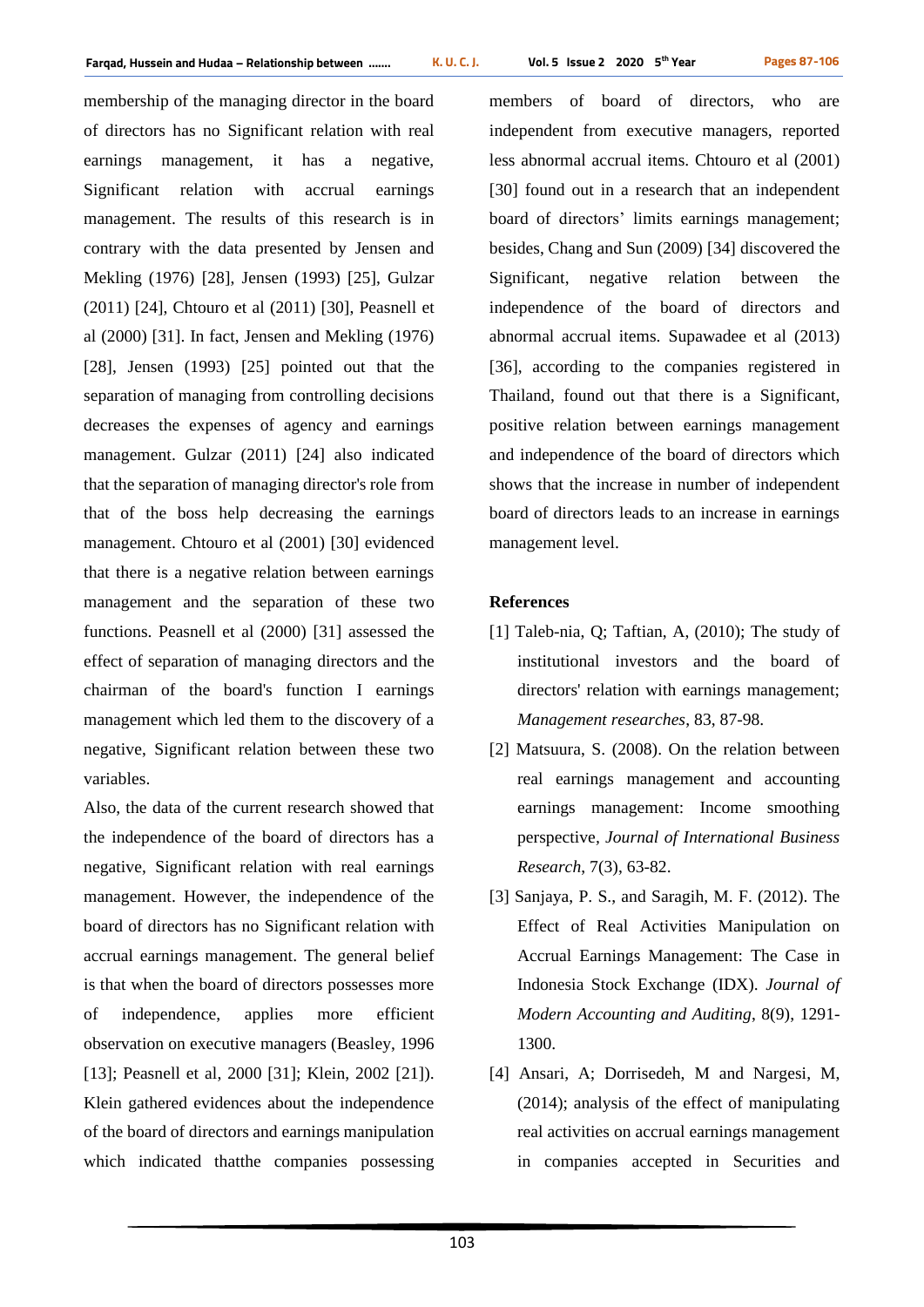Exchange Organization of Tehran; *The eleventh national accounting congress of Iran*.

- [5] Moqaddam, Bahar, M, (2007). Stimulants effective on earnings management; *PHD's thesis, Allameh-Tabatabiee University*.
- [6] Mahmouzade-baqbani, S; Pourqafar-dastjerdi, J, (2015); the effect of the board of directors' structure on earnings management in companies accepted in Securities and Exchange Organization of Tehran; *financial and economical politics*, 2(5), 105-120.
- [7] Hassas-yegane, Y; Baqoumian, R, (2007). The role of the board of directors in Corporate Governance *(the First part); Hesabres (auditor)*, 20 (173), 3-11.
- [8] Lim, R. (2011). Are Corporate Governance Attributes Associated with Accounting Conservatism? *Accounting and Finance*, 51, 1007-1030.
- [9] Yang, W. S., Chun L. S. and Ramadili, S. M. (2009). The Effect of Board Structure and Institutional Ownership Structure on Earnings Management. *International Journal of Economics and Management*, 3, 332-353.
- [10] Dehdar, F; Qavi-andam, A, (2017). The study of the relation between the combination of the board of directors and real earnings management criteria in companies accepted in Securities and Exchange Organization of Tehran; *New researches in management and accountings*, 3(16), 27-38.
- [11] Nicholson, G. J. and Kiel, G. C. (2003). Board Composition and Corporate Performance: How the Australian Experience Informs Contrasting Theories of Corporate Governance. Corporate Governance: *An International Review*, 11, 189-205.
- [12] Xie, B., Davidson, W. N. and Dadalt, P. J. (2003). Earnings Management and Corporate Governance: The Roles of the Board and the Audit Committee. *Journal of Corporate Finance*, 9, 295-316.
- [13] Beasley, M.S. (1996). An Empirical Analysis of the Relation Between the Board of Director Composition and Financial Statement Fraud. *The Accounting Review*, 71(4). 443-465.
- [14] Abbott, Lawrence & Park, Y & Parker, S. (2000). The effects of audit committee and independence on corporate fraud. *Managerial Finance*. 26. 55-68. 10.1108/03074350010766990.
- [15] Adams, R., and Mehran, H. (2005). Corporate Performance, Board Structure and its Determinants in the Banking Industry. EFA Moscow Meetings, *Working Paper Series, Online<http://ssrn.com/abstract=302593>*.
- [16] Yermack, D. (1996). Higher Market Valuation of Companies with a Small Board of Directors", *Journal of Financial Economics*, 40 (2), 185-211.
- [17] Coulton, J., James, C., and Taylor, S. (2001). The Effect of Compensation Design and Corporate Governance on the Transparency of CEO Compensation Disclosures. *UTS School of Accounting Working Paper* No. 45, [http://ssrn.com/abstract=273628.](http://ssrn.com/abstract=273628)
- [18] Kouki, M., Elkhaldi, A., Atri, H., and Souid, S. (2011). Does Corporate Governance Constrain Earnings Management? Evidence from U.S. Firms. European *Journal of Economics, Finance and Administrative Sciences*, 35, 58-71.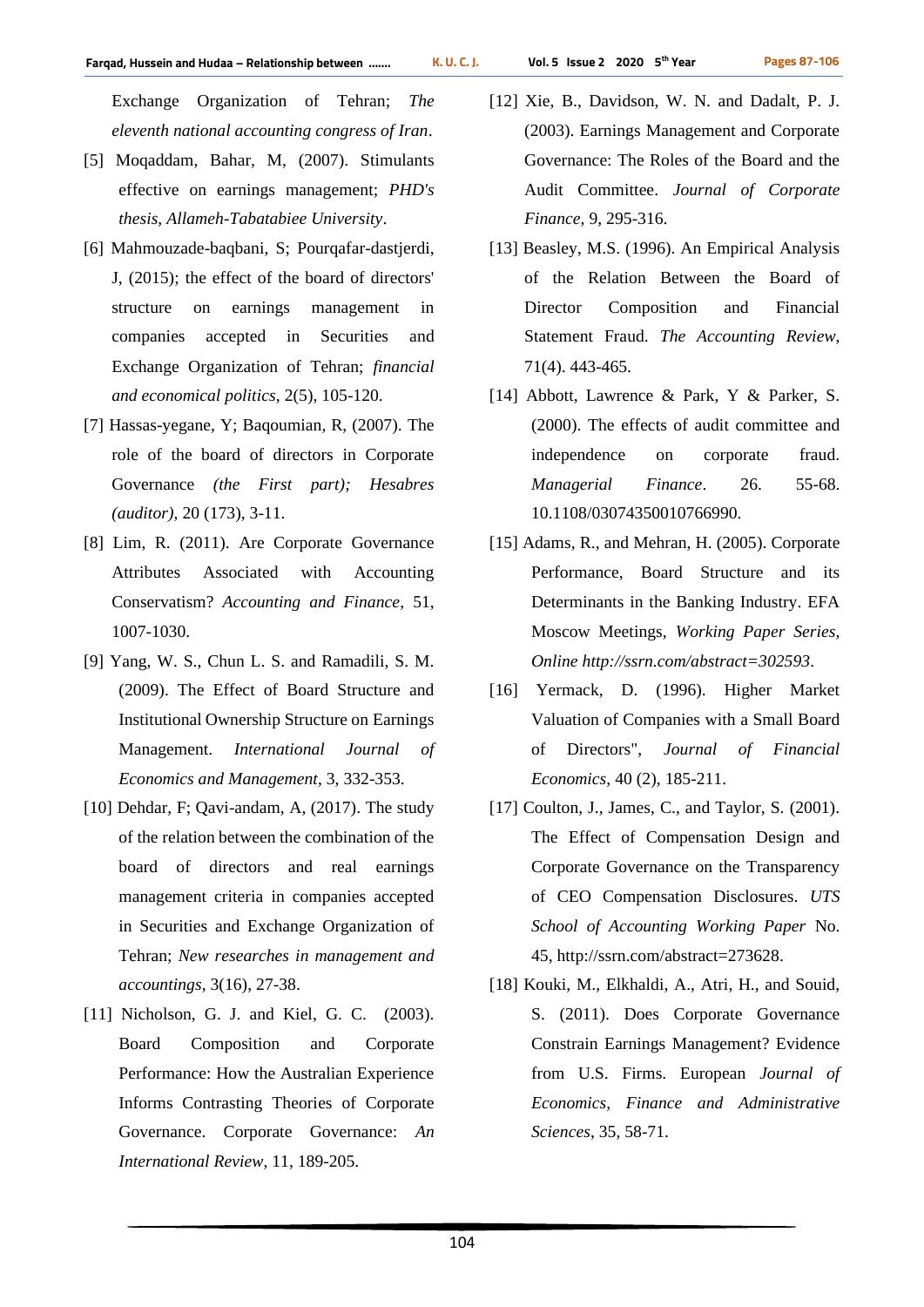- [19] Aqayi, M; Etmadi, H; Azar, A and Chalaki, P, (2010). The features of Corporate Governance and Information Content of Earnings in Securities and Exchange Organization of Tehran with an emphasis on the role of earnings management; *Management Sciences of Iran*, 4 (16), 27-53.
- [20] Mollazade, M; Laari-dasht-biaz, M; Saiee, M, J, (2017); the effect of managing director's financial knowledge on earnings management; *The researches on financial accounting and auditing*; 8 (30), 37-59.
- [21] Klein, A. (2002). Audit Committee, Board of Director Characteristics, and Earnings Management. *Journal of Accounting and Economics*, 33, 375-401.
- [22] Peasnell, K; Pope, P et Young, S. (1998). Outside directors, board effectiveness and earnings management. *Working Paper, Accounting Research Network*, disponible sur http://ssrn.com/update/arn\_finacctg.html;
- [23] Prity, K. (2014). The Role of Board Characteristics as a Control Mechanism of Earnings Management: A Study of Select Indian Service Sector Companies. *The IUP Journal of Corporate Governance*, Vol. XIII, No. 1, January 2014, pp. 58-69.
- [24] Gulzar, j. (2011). Corporate Governance Characteristics and Earnings Management: Empirical Evidence from Chinese Listed Firms. *International Journal of Accounting and Financial Reporting*, ISSN 2162-3082 2011, Vol. 1, No. 1
- [25] Jensen, M. C. (1993). The Modern Industrial Revolution, Exit and the Failure of Internal Control Systems. *The Journal of Finance*, Vol. 25, PP. 831-873.

- [26] Brickley, J. A., Smith, C. W. and Zimmerman, J. L. (1997), MANAGEMENT FADS AND ORGANIZATIONAL ARCHITECTURE. *Journal of Applied Corporate Finance*, 10: 24–39. doi:10.1111/j.1745-6622. 1997.tb00134. x.
- [27] Cadbury A (2002). Report of the Committee on the Financial Aspects of Corporate Governance. *International Journal of Management Reviews*; 4(4): 335–352.
- [28] Jensen, M.C., Mekling, W.H. (1976), Theory of the firm: Managerial behavior, agency costs, and ownership structure. *Journal of Financial and Economis*, 3, 305-360.
- [29] Dechow, P., M., Sloan, R., G., Sweeney A., P. (1996). Causes and Consequences of Earnings Manipulation: An Analysis of Firms subject to enforcement actions by the SEC. *Contemporary Accounting Research*, Volume 13, Page  $1 - 36$ .
- [30] Chtouro S. M., Bėdard J., and Courteau, L. (2001). Corporate governance and earnings management.

*[http://SSRN.com/abstract=275053](http://ssrn.com/abstract=275053)*.

- [31] Peasnell, K. V., Pope, P. F., and Young, S. (2000). Accrual Management to Meet Earnings Targets: U.K. Evidence Pre and Post-Cadbury", *The British Accounting Review*, 32, 415-445.
- [32] Fama, E. and Jensen, M. (1983). Agency Problems and Residual Claims. *Journal of Law and Economics*, 26, 327-350.
- [33] Park Yun, W. and Shin, H. H. (2004). Board composition and earnings management in Canada. *Journal of corporate Finance*, (10), 431-457.